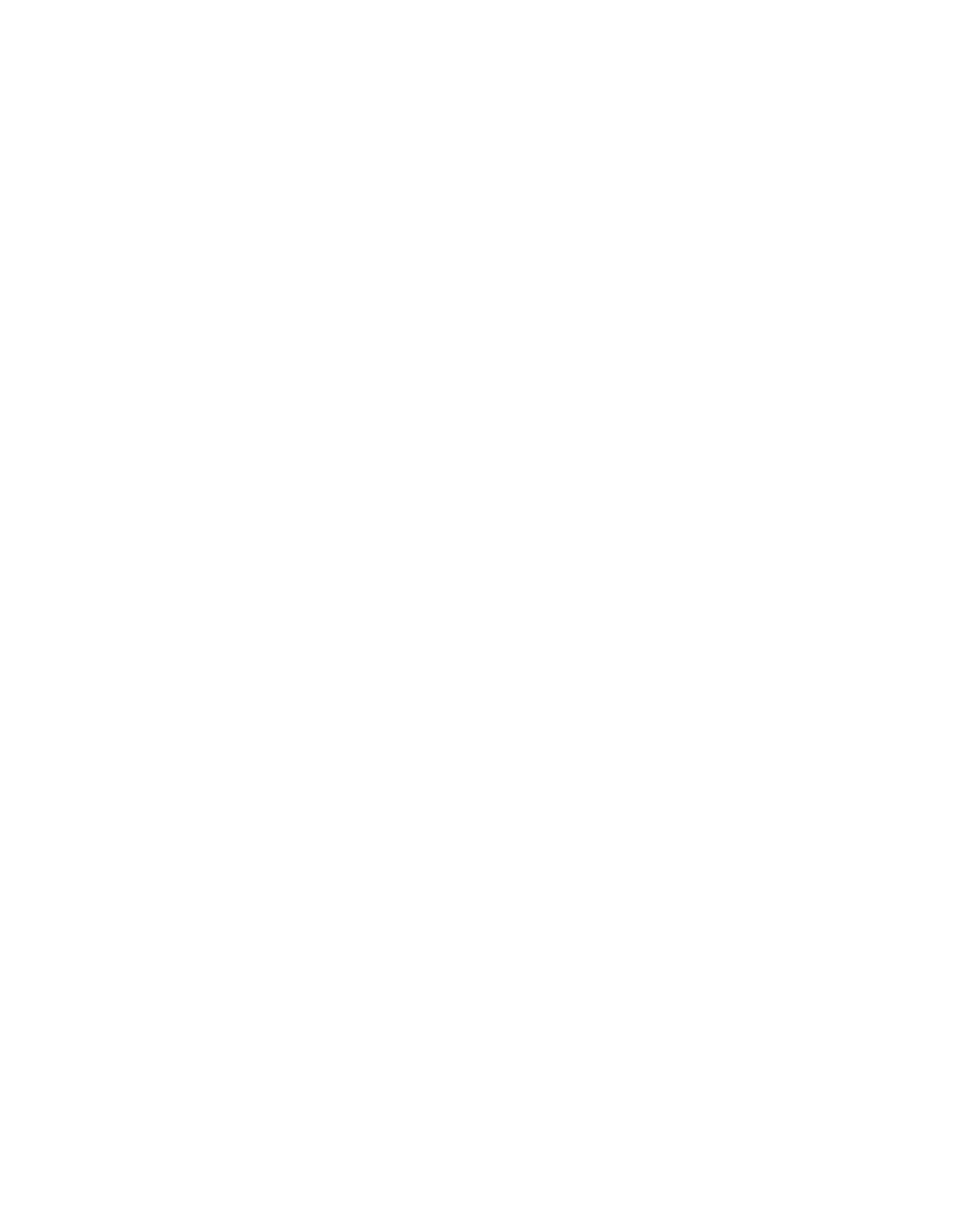

## **Office of the State Auditor**

**Agency Audit Division County Audit Division Education Audit Division Investigative Division Performance Audit Division Property Audit Division**

A legally mandated account of misappropriated or misspent public funds and the actions taken by the Office of the State Auditor for their recovery and their return to the appropriate entities in Fiscal Year 2012.

## AUDIT EXCEPTIONS REPORT FISCAL YEAR 2012

**PUBLISHED IN ACCORDANCE WITH THE REQUIREMENTS OF SECTIONS 7-7-77, 7-7-79, 7-7-217 AND 7-7-219 MISSISSIPPI CODE ANNOTATED (1972)**

> **STACEY E. PICKERING STATE AUDITOR**

*The Office of the State Auditor does not discriminate on the basis of race, religion, national origin, sex, age or disability.*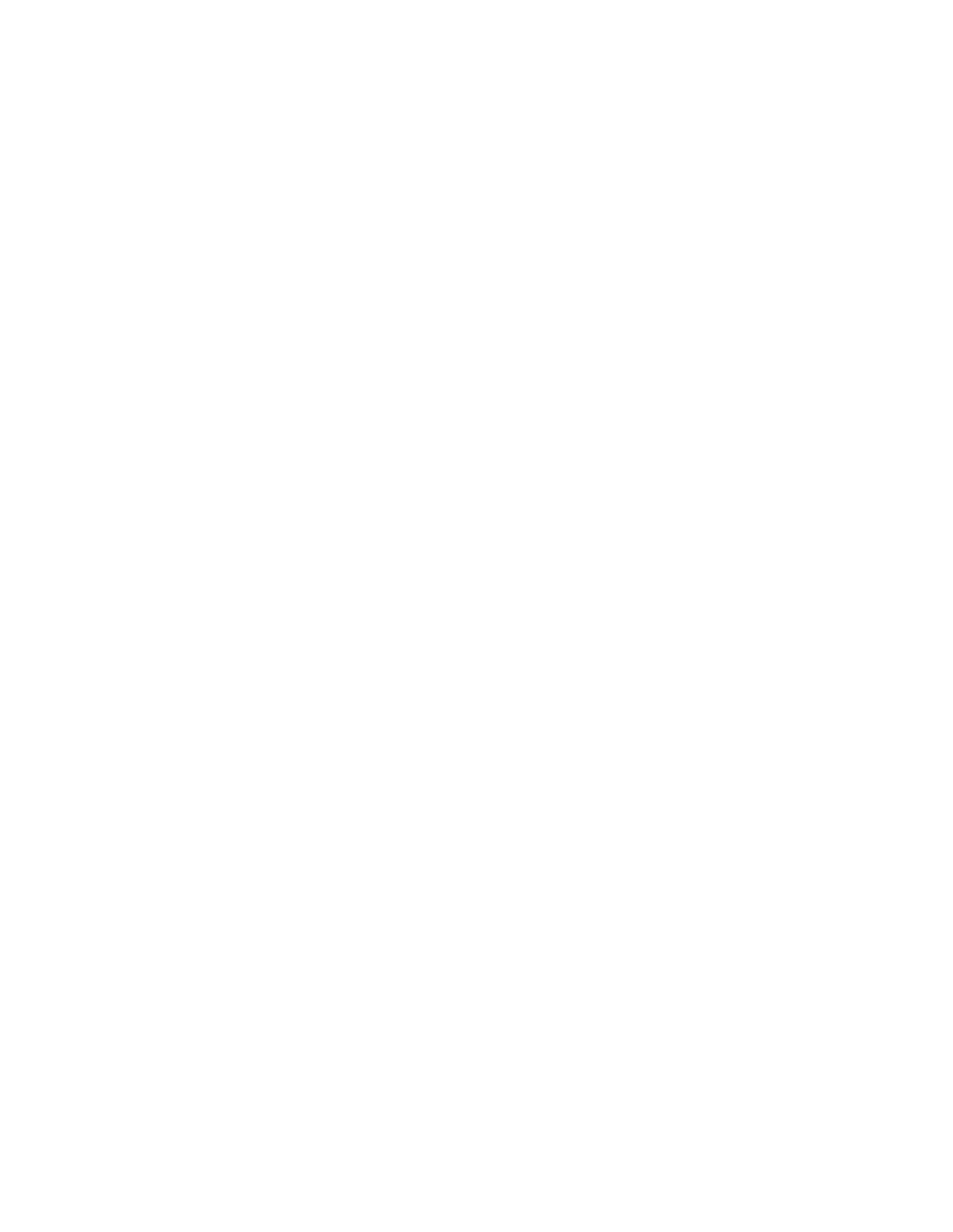

#### **OFFICE OF THE STATE AUDITOR STACEY E. PICKERING AUDITOR**

July 31, 2012

Honorable Phil Bryant, Governor Honorable Tate Reeves, Lieutenant Governor Honorable Lynn Fitch, Treasurer Honorable Philip Gunn, Speaker of the House Honorable Terry W. Brown, President Pro Tempore of the Senate Honorable Greg Snowden, Speaker Pro Tempore of the House Members of the Mississippi State Legislature

Dear Ladies and Gentlemen:

As you are aware, it is my duty to report to you the specific exceptions taken by the Office of the State Auditor during Fiscal Year 2012, as required by Sections 7-7-77, 7-7-79, 7-7-217 and 7-7-219, Mississippi Code Annotated (1972). This letter is a summary of the Special Report on Audit Exceptions for Fiscal Year 2012. The full report can be accessed on the internet at <http://www.osa.state.ms.us/documents/investigative/inv2012.pdf>.

An audit *"exception"* indicates that a violation of the law or an accounting error has resulted in a misappropriation or an incorrect expenditure of public funds. As a result, the money must be repaid.

The *"exceptions"* included in this report may refer to disallowed expenditures by officials who assumed the responsibility of reimbursing the appropriate entity when an audit exception was taken by the Office of the State Auditor. To those officials who cooperated with this effort we are sincerely grateful. Both the taxpayers and this agency benefited from their willingness to assure accountability in government.

Additionally, this report includes the formal and informal demands for repayment made by the State Auditor and the cases referred by this office to the Office of the Attorney General for litigation. The report also discusses the cases that were closed by settlement, collection, litigation, or dismissal.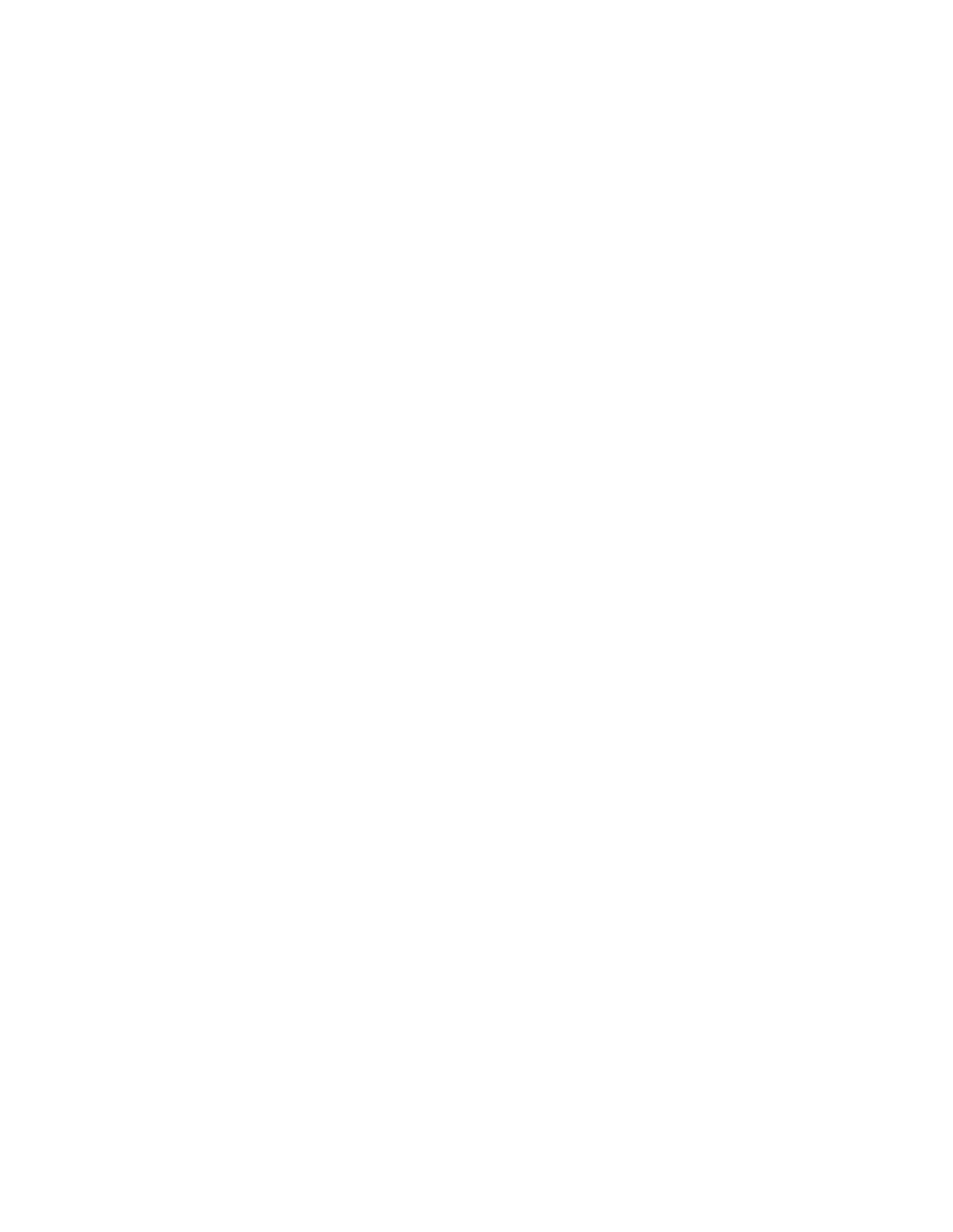Page Two July 31, 2012

The County Audit Division recovered disallowed expenditures totaling **\$74,040.42**. These exceptions involved officials exceeding the fee cap and miscellaneous disallowed expenditures by chancery clerks and circuit clerks and are recorded as "paid in full and settled to the appropriate fund directly."

The Investigative Division issued eight formal demands for \$823,903.20 and one informal demand for \$176.79, and recovered misspent or embezzled funds totaling **\$1,037,383.89**. 1

The Property Audit Division recovered funds totaling **\$18,069.39**. These incidents involved missing equipment and are recorded as "paid in full and settled to the appropriate entity."

The total amount of funds recovered by the Office of the State Auditor for Fiscal Year ending June 30, 2012 was **\$1,129,493.70**.

The Office of the State Auditor continues to serve as a watchdog organization to ensure that tax dollars are protected, and we pledge to perform our jobs with integrity, honesty and a commitment to excellence. We continue to protect the public's trust through evaluations of accounting practices and aggressive investigations of alleged wrongdoing. We believe the taxpayers of Mississippi deserve no less.

Serving Mississippi Together,

 Stacey E. Pickering State Auditor

SEP/ld

 $\overline{a}$ 

<sup>1</sup> *This amount reflects funds collected on current and previous fiscal year exceptions and current fiscal year monies paid and settled to the appropriate entities directly. Prior Fiscal Year payments are not included in these amounts.*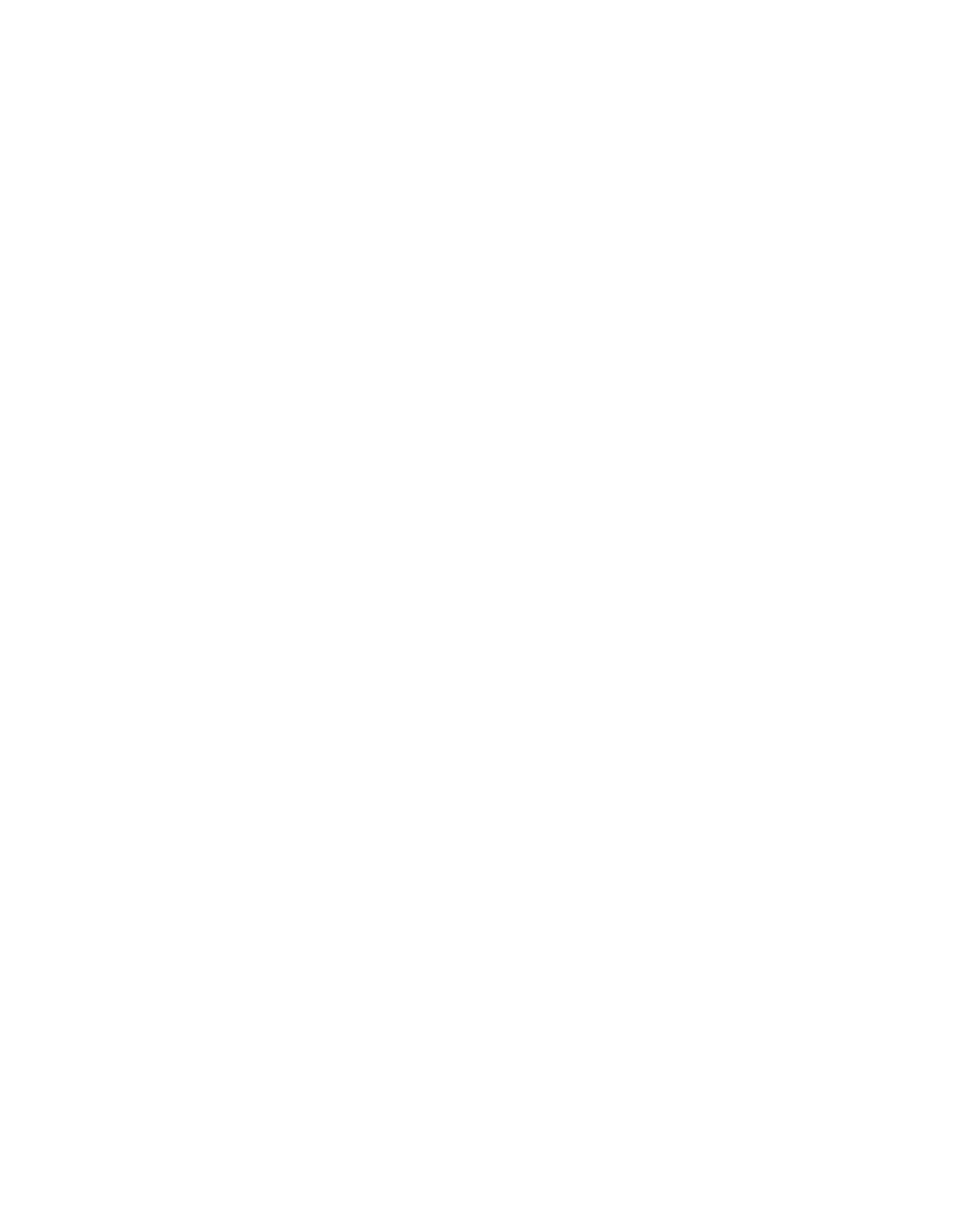

## *TABLE OF CONTENTS*

| <b>Exceptions Against State Agency Officials</b>  |         |
|---------------------------------------------------|---------|
| <b>Exceptions Against County Officials</b>        |         |
| <b>Exceptions Against Public School Officials</b> |         |
| <b>Exceptions Against Governmental Officials</b>  |         |
|                                                   |         |
| <b>Exceptions Against Governmental Officials</b>  |         |
| <b>Exceptions Taken for Missing Property</b>      | . 39-42 |
|                                                   |         |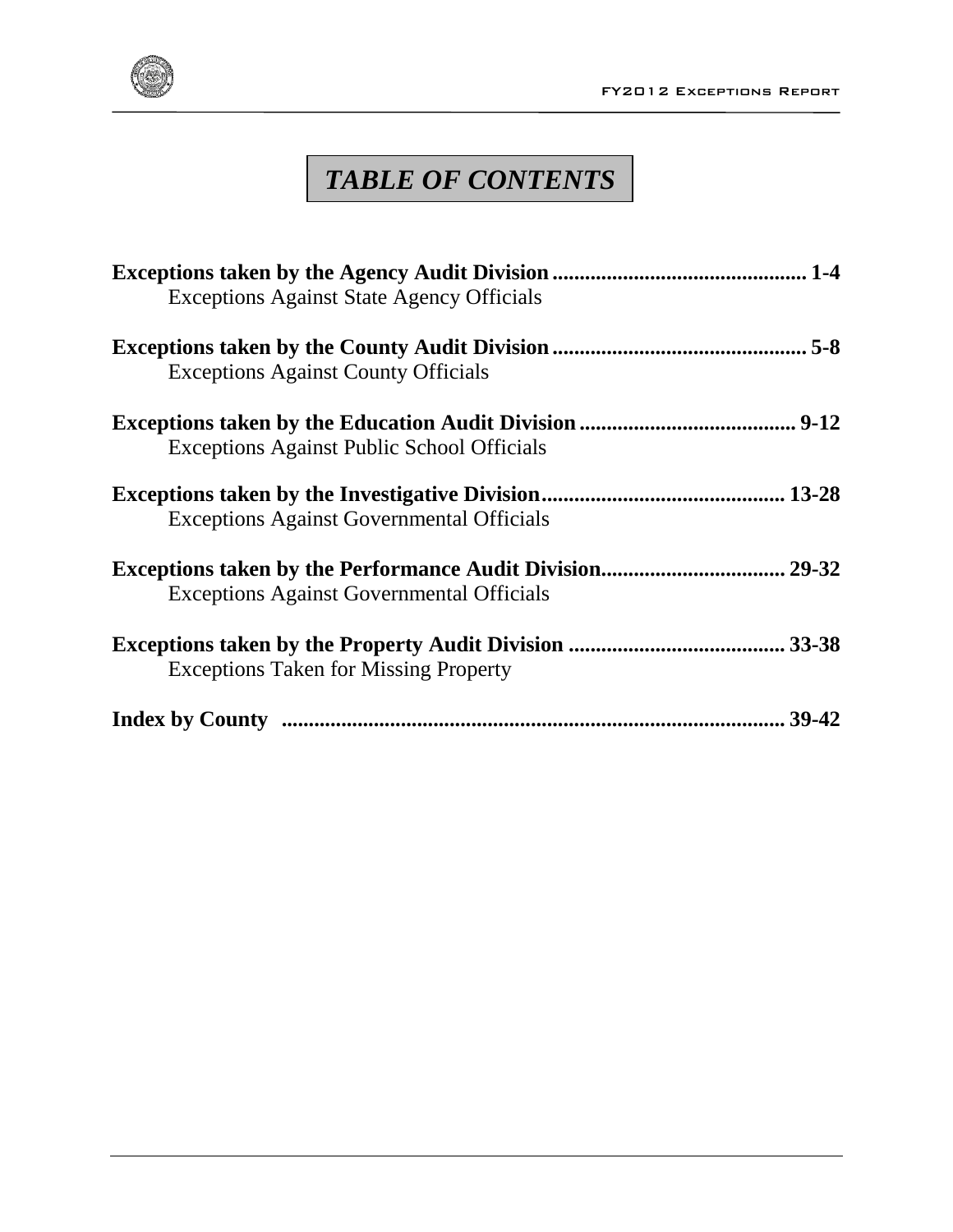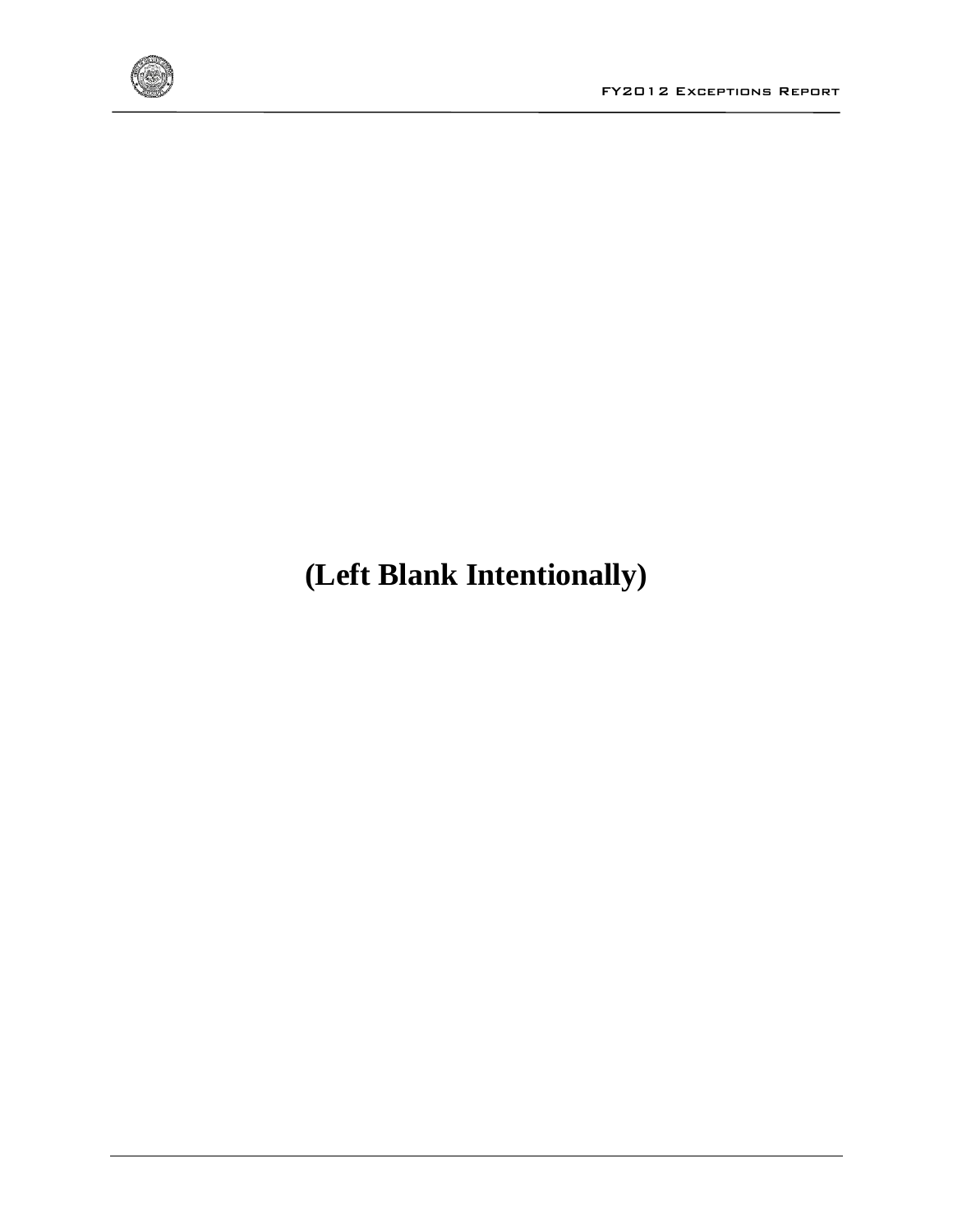





## **EXCEPTIONS TAKEN BY THE AGENCY AUDIT DIVISION**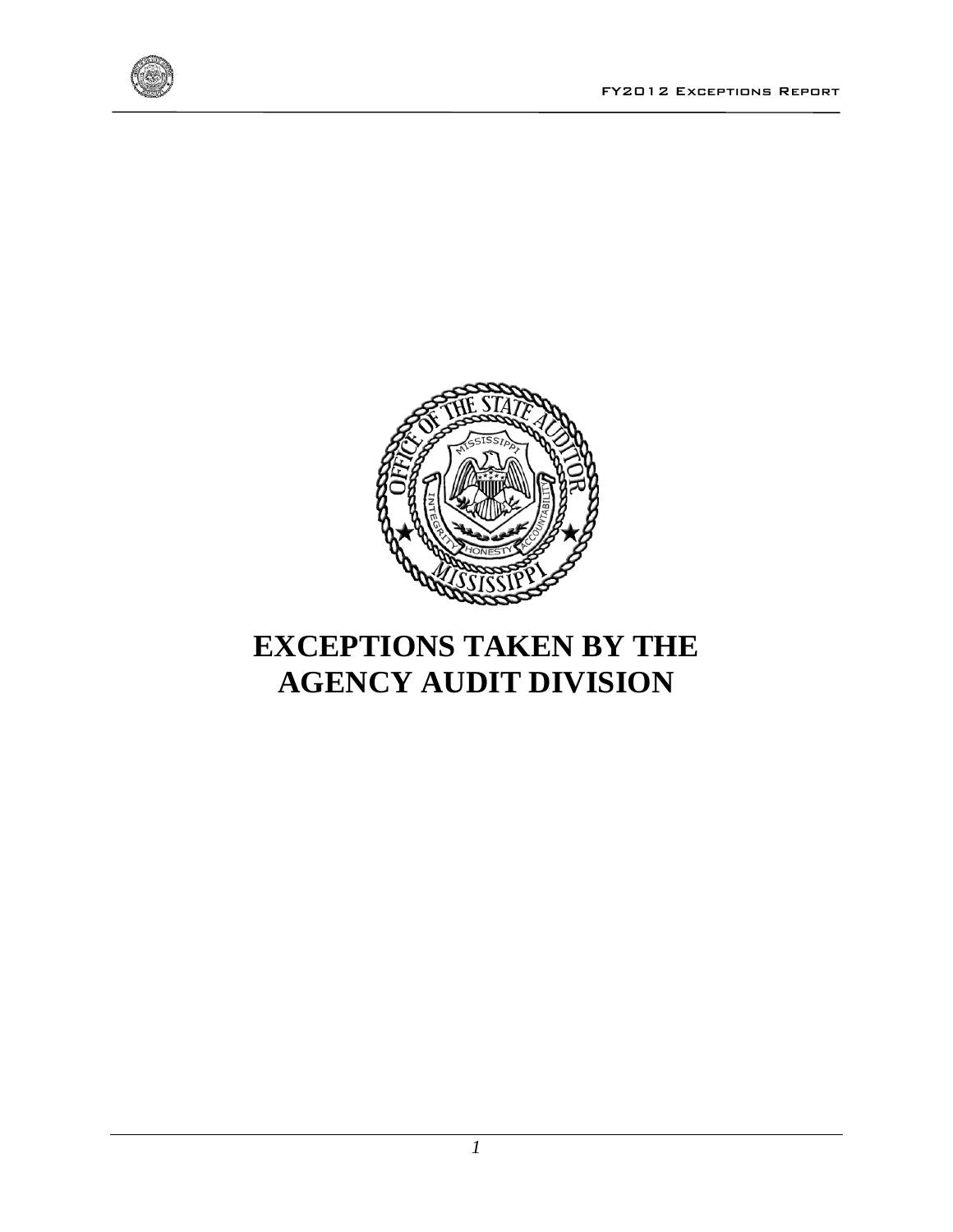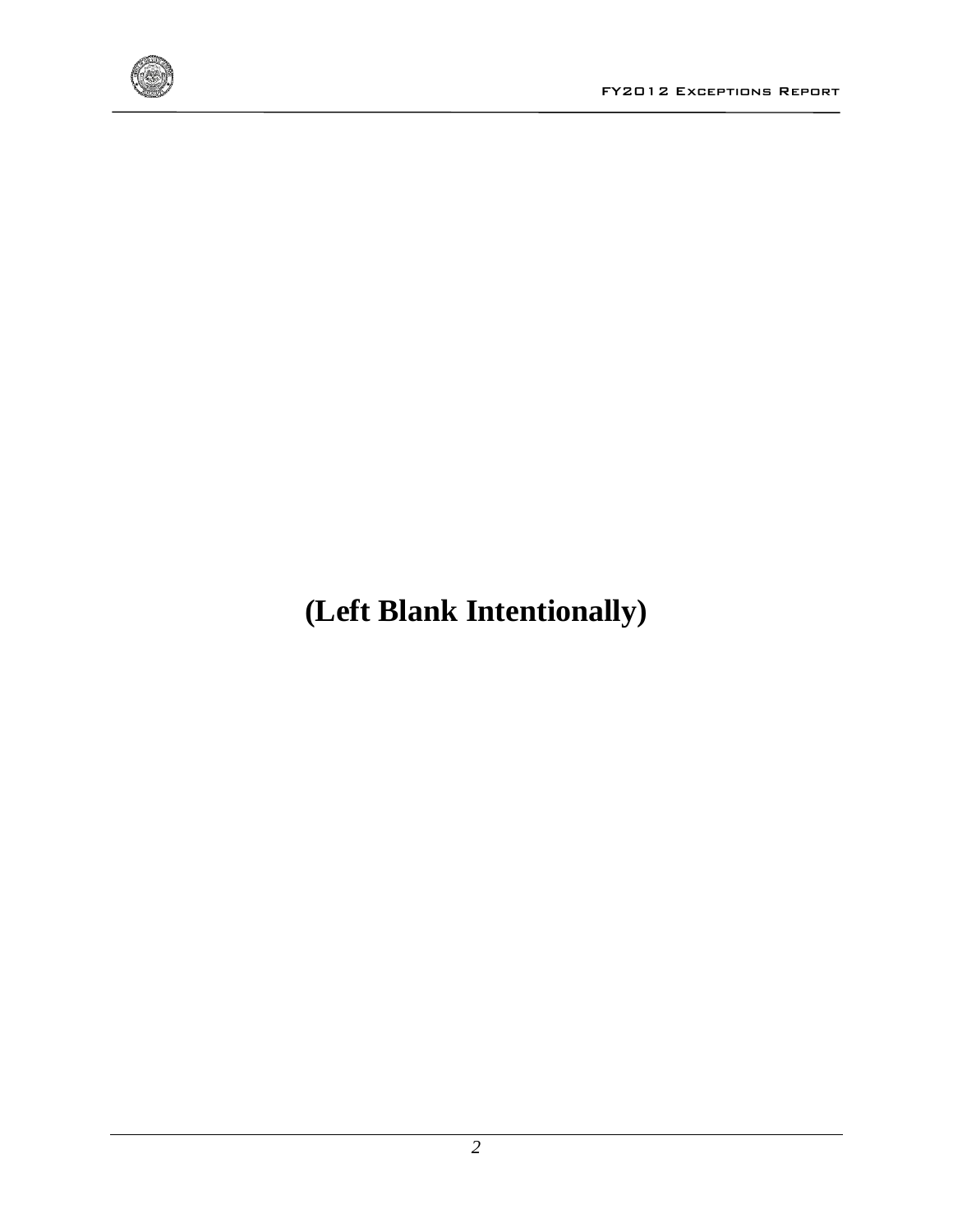

*There were no exceptions taken by the Agency Audit Division in Fiscal Year 2012.*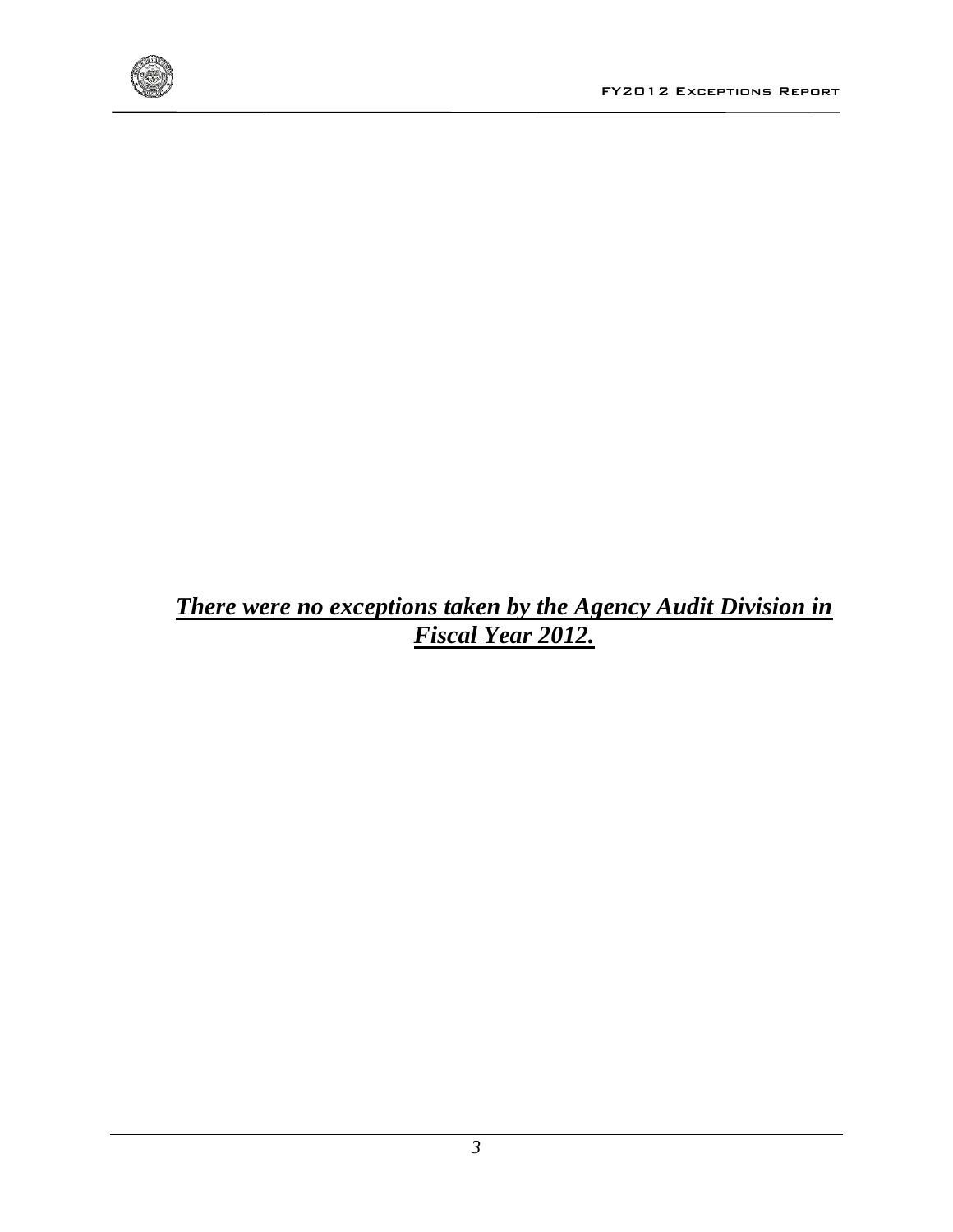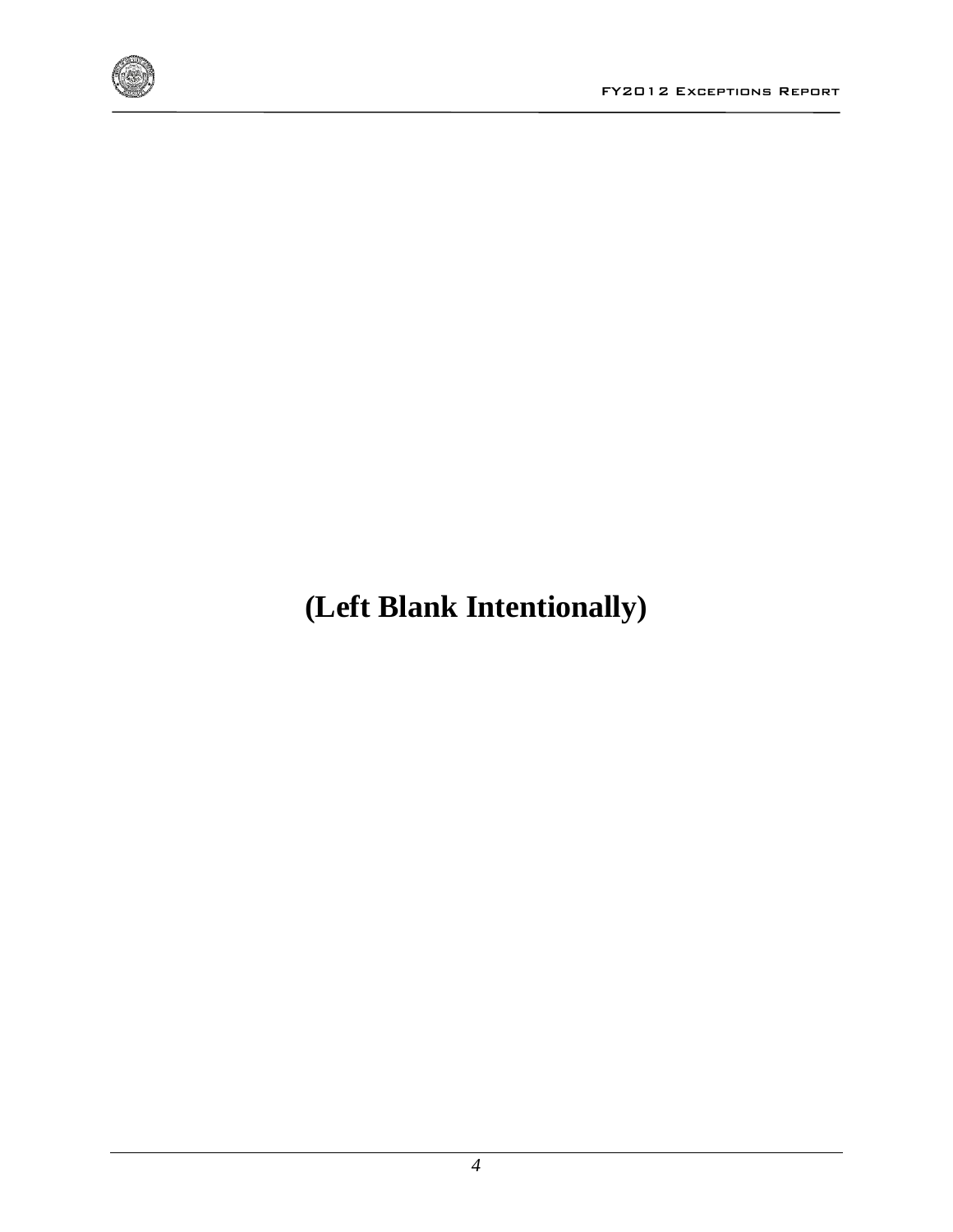





## **EXCEPTIONS TAKEN BY THE COUNTY AUDIT DIVISION**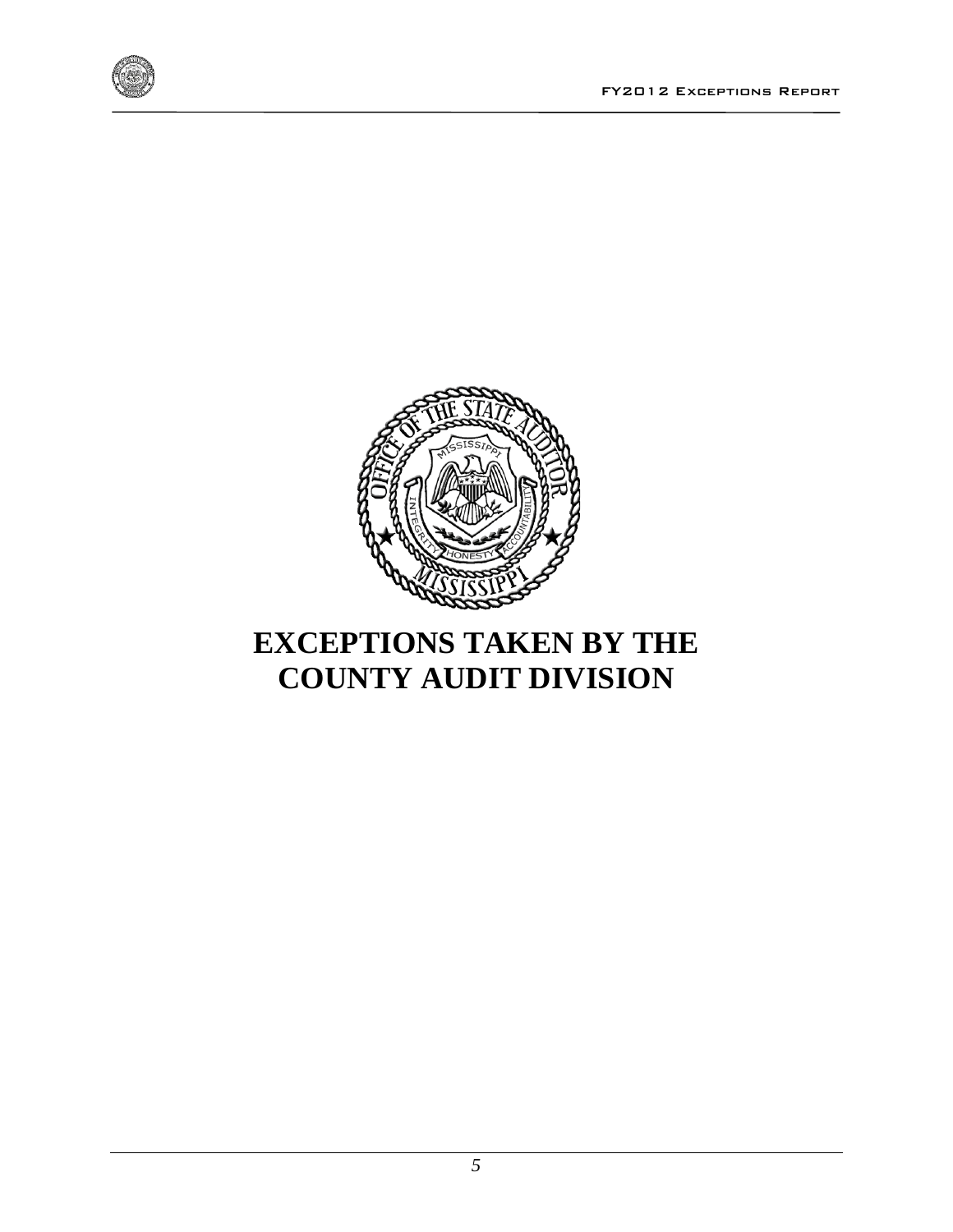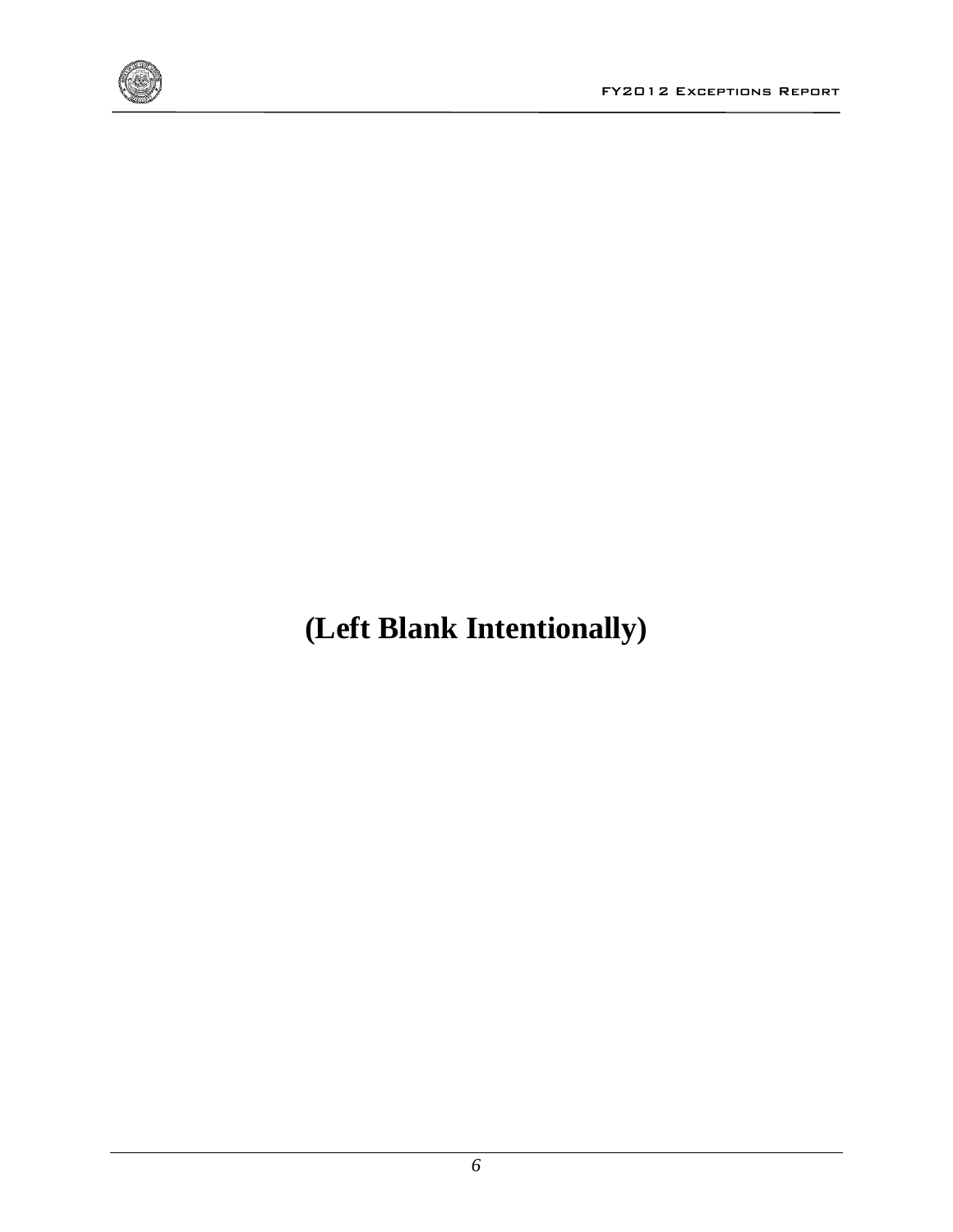

### *BENTON COUNTY*

#### *COUNTY OFFICIAL* **Circuit Clerk, Kathy Graves \$569.00**

Travel Claim

Status: Paid in full and settled to the appropriate fund directly.

### *LEFLORE COUNTY*

| <b>COUNTY OFFICIAL</b><br><b>Circuit Clerk, Trey Evans</b><br><b>Exceeded Fee Cap</b>                                                                                 | \$32,046.00 |
|-----------------------------------------------------------------------------------------------------------------------------------------------------------------------|-------------|
| <b>Status:</b> Paid in full and settled to the appropriate fund directly.                                                                                             |             |
| <b>Circuit Clerk, Trey Evans</b><br><b>Disallowed Expenses</b>                                                                                                        | \$680.00    |
| <b>Status:</b> Paid in full and settled to the appropriate fund directly.                                                                                             |             |
| OKTIBBEHA COUNTY                                                                                                                                                      |             |
| <b>COUNTY OFFICIAL</b><br><b>Chancery Clerk, Monica Banks</b><br><b>Exceeded Fee Cap</b><br><b>Status:</b> Paid in full and settled to the appropriate fund directly. | \$39,801.00 |
| <b>WAYNE COUNTY</b>                                                                                                                                                   |             |
| <b>COUNTY OFFICIALS</b><br><b>Chancery Clerk, Marlon West</b><br><b>Disallowed Expenses</b>                                                                           | \$538.92    |
| <b>Status:</b> Paid in full and settled to the appropriate fund directly.                                                                                             |             |
| <b>Circuit Clerk, Rose M. Bingham</b><br><b>Disallowed Expenses</b>                                                                                                   | \$405.50    |
| <b>Status:</b> Paid in full and settled to the appropriate fund directly.                                                                                             |             |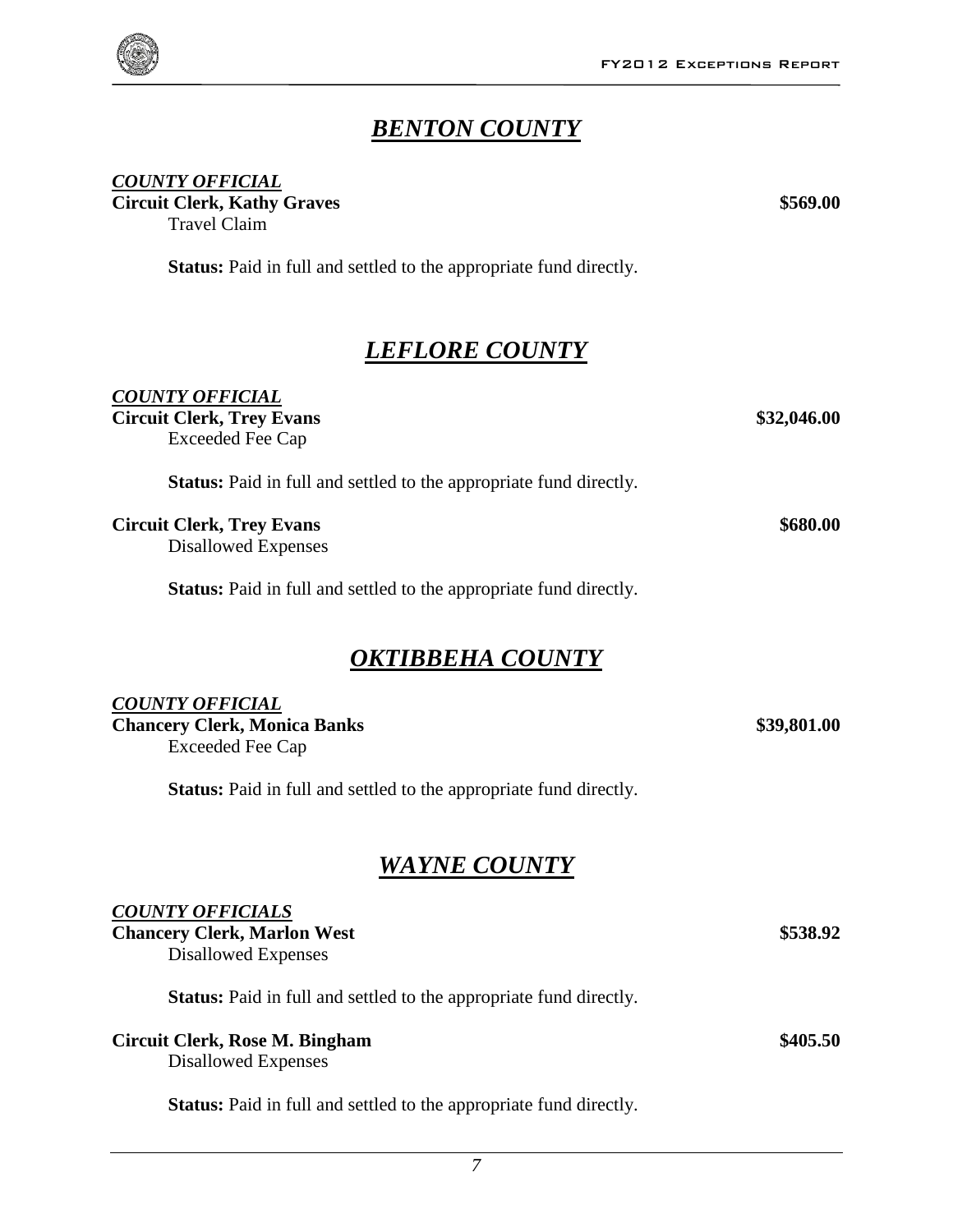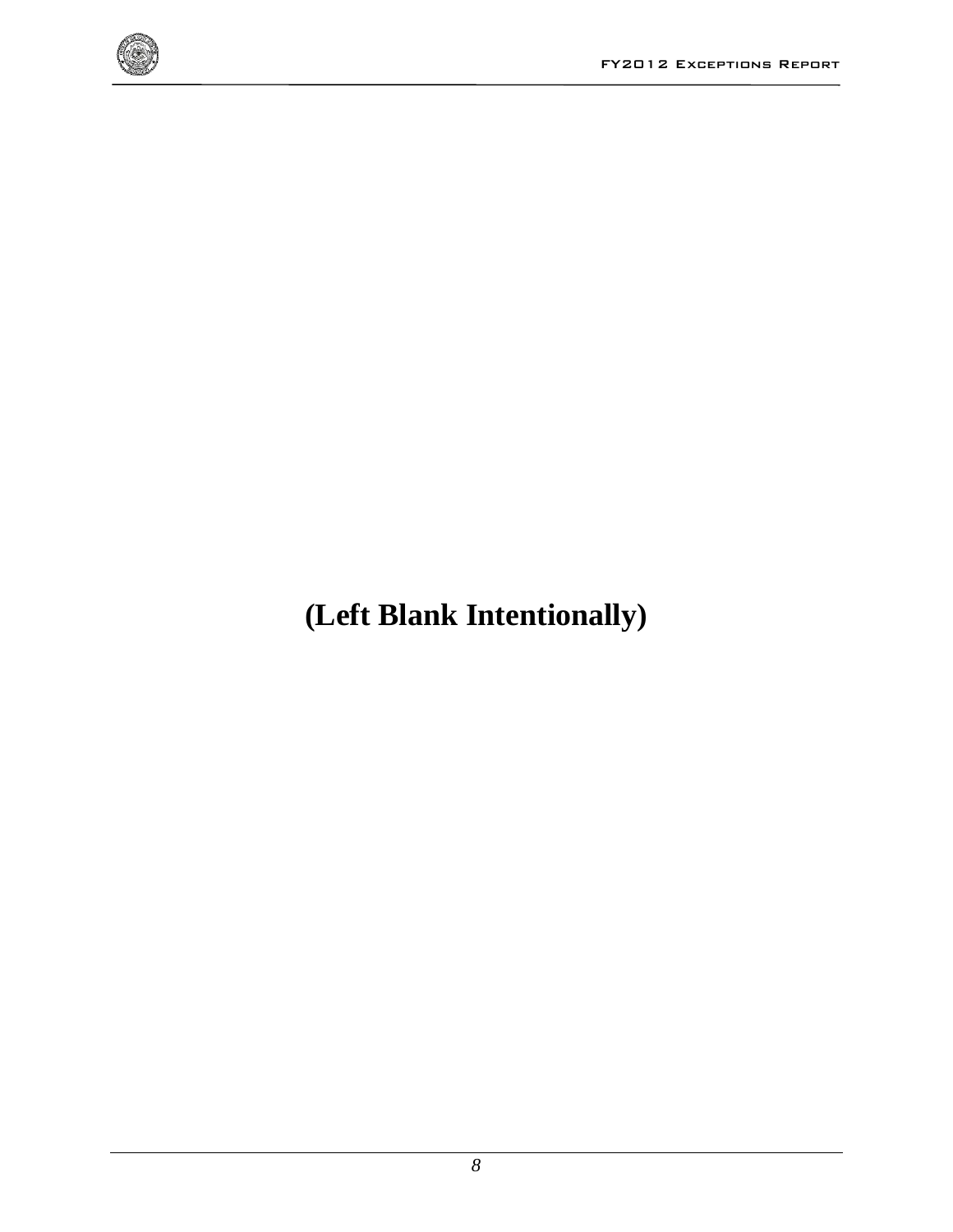





## **EXCEPTIONS TAKEN BY THE EDUCATION AUDIT DIVISION**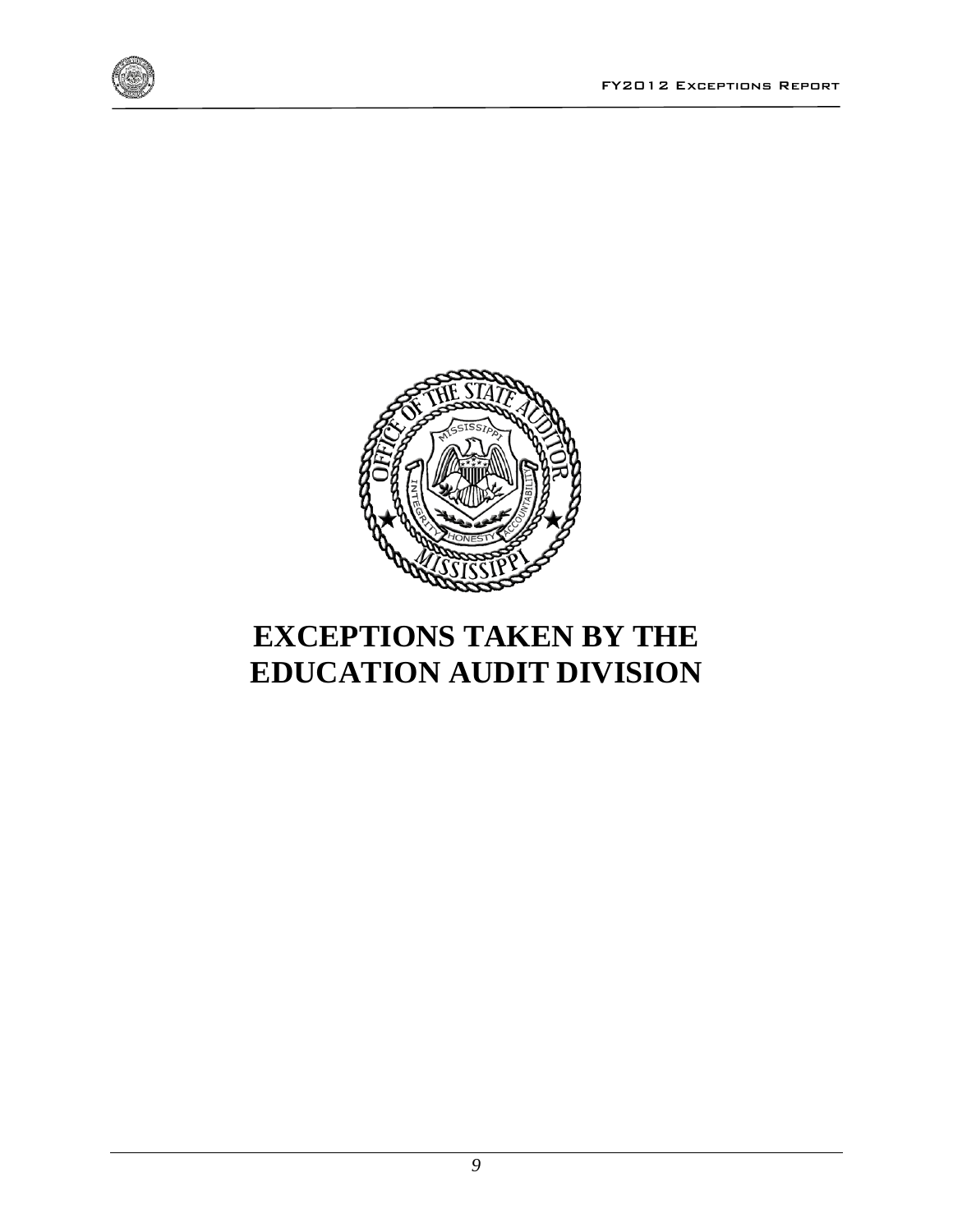

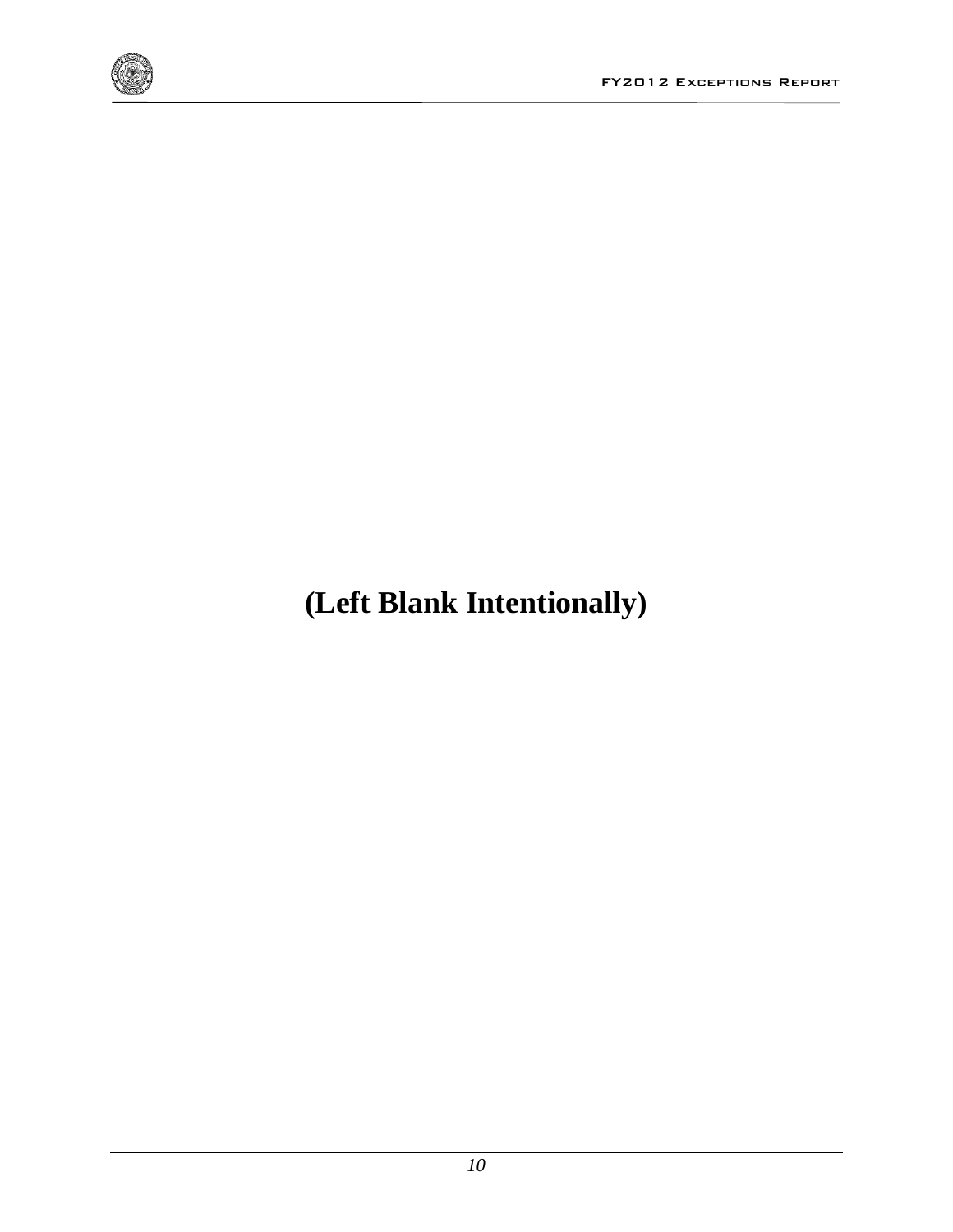

### *There were no exceptions taken by the Education Audit Division in Fiscal Year 2012.*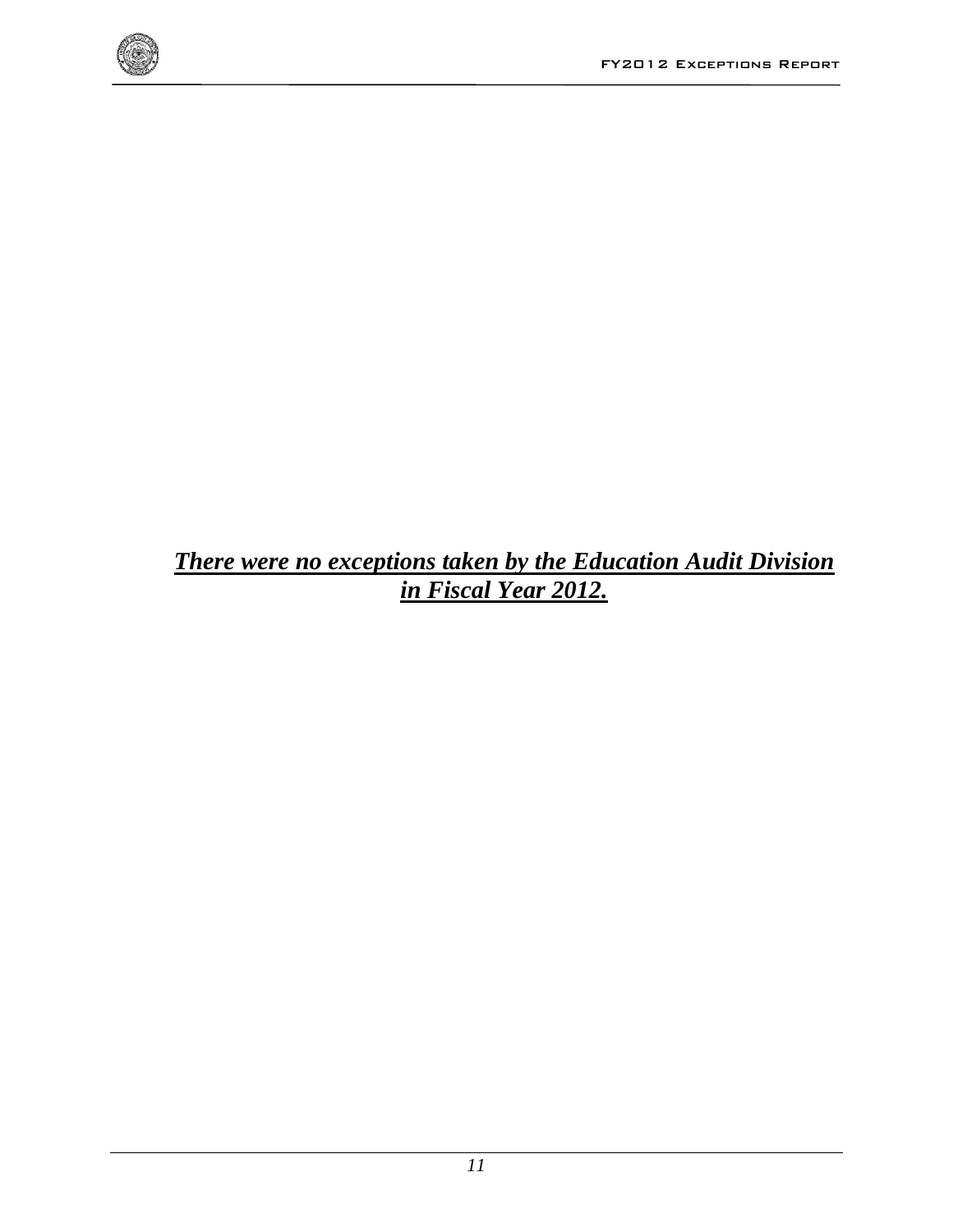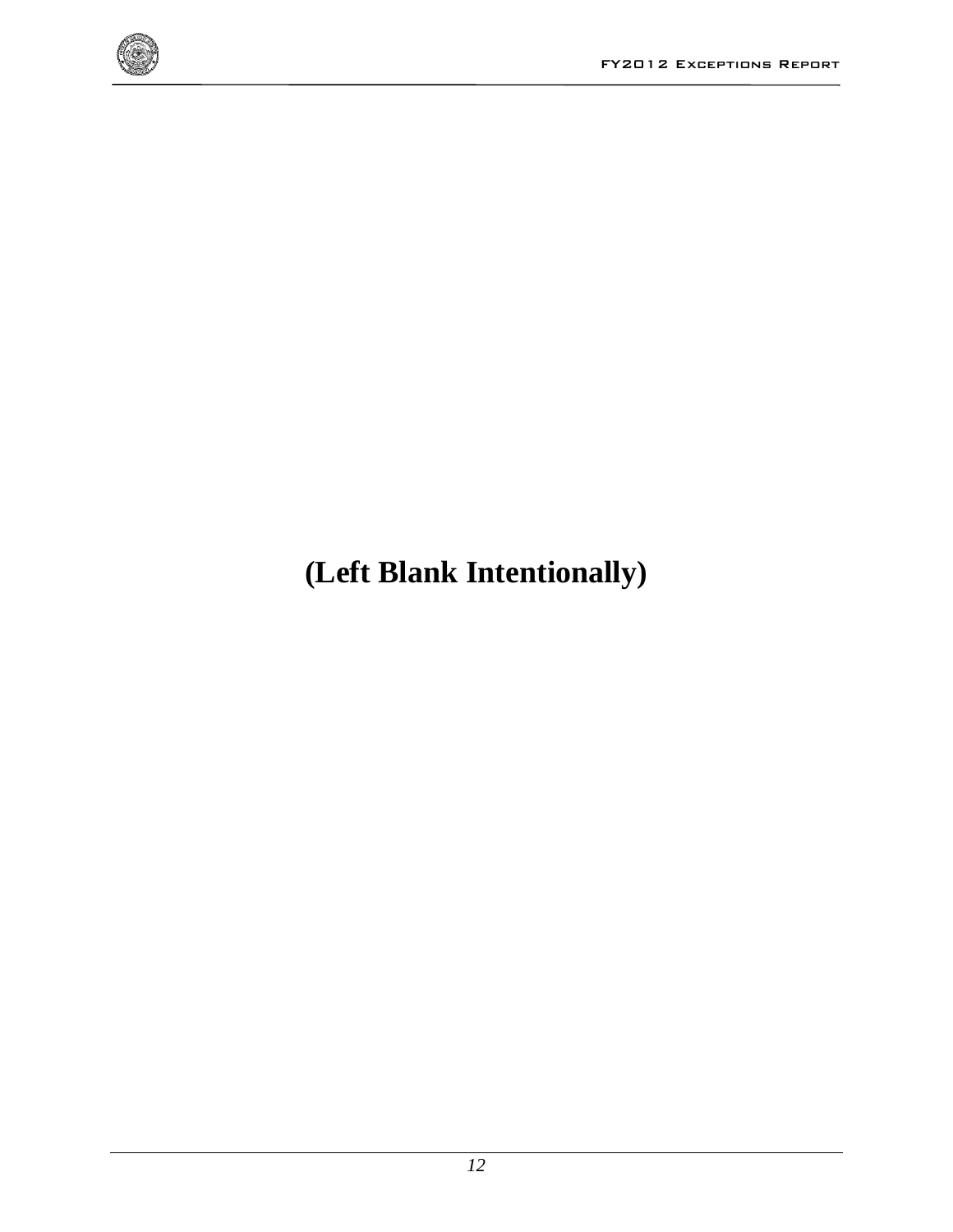



## **EXCEPTIONS TAKEN BY THE INVESTIGATIVE DIVISION**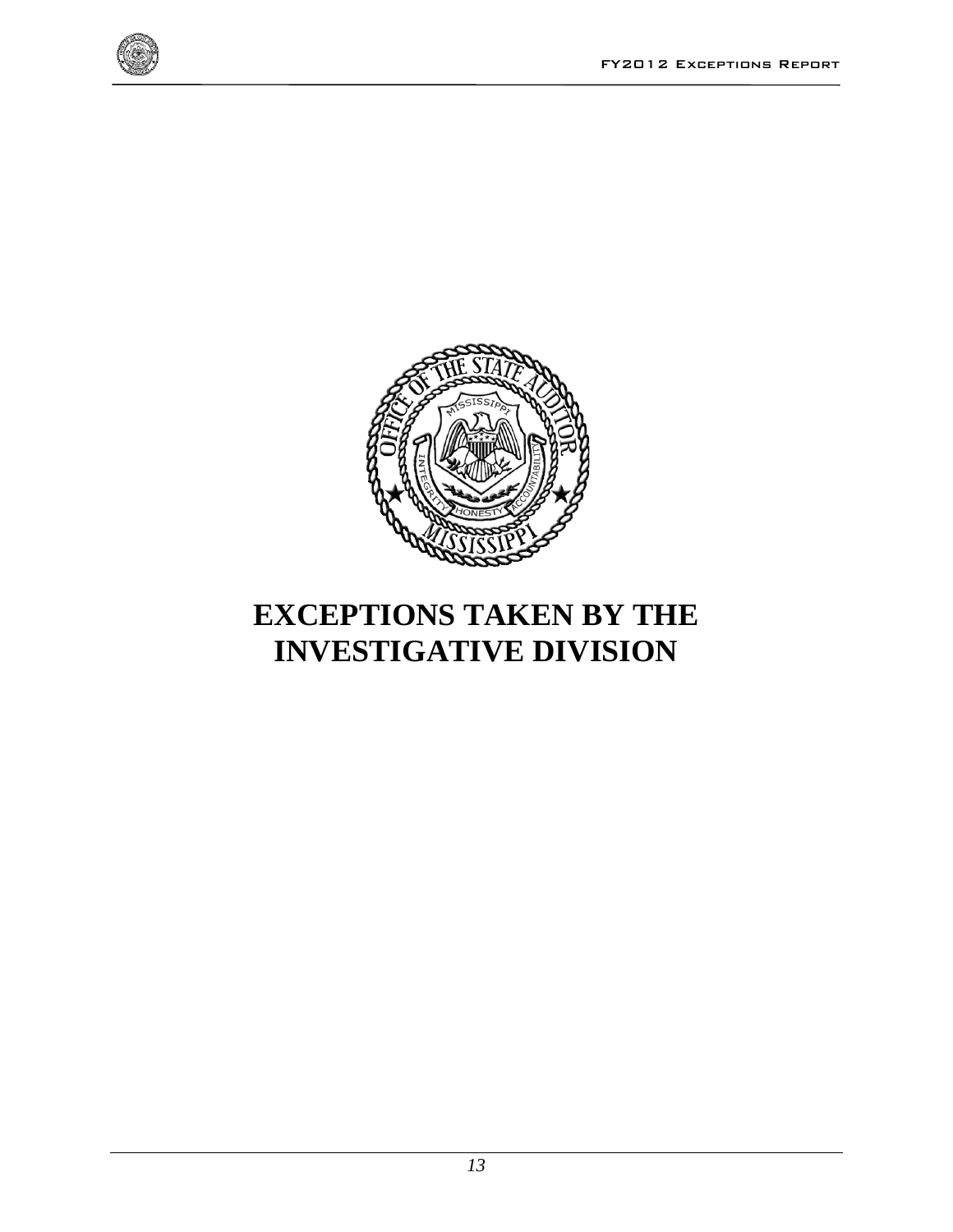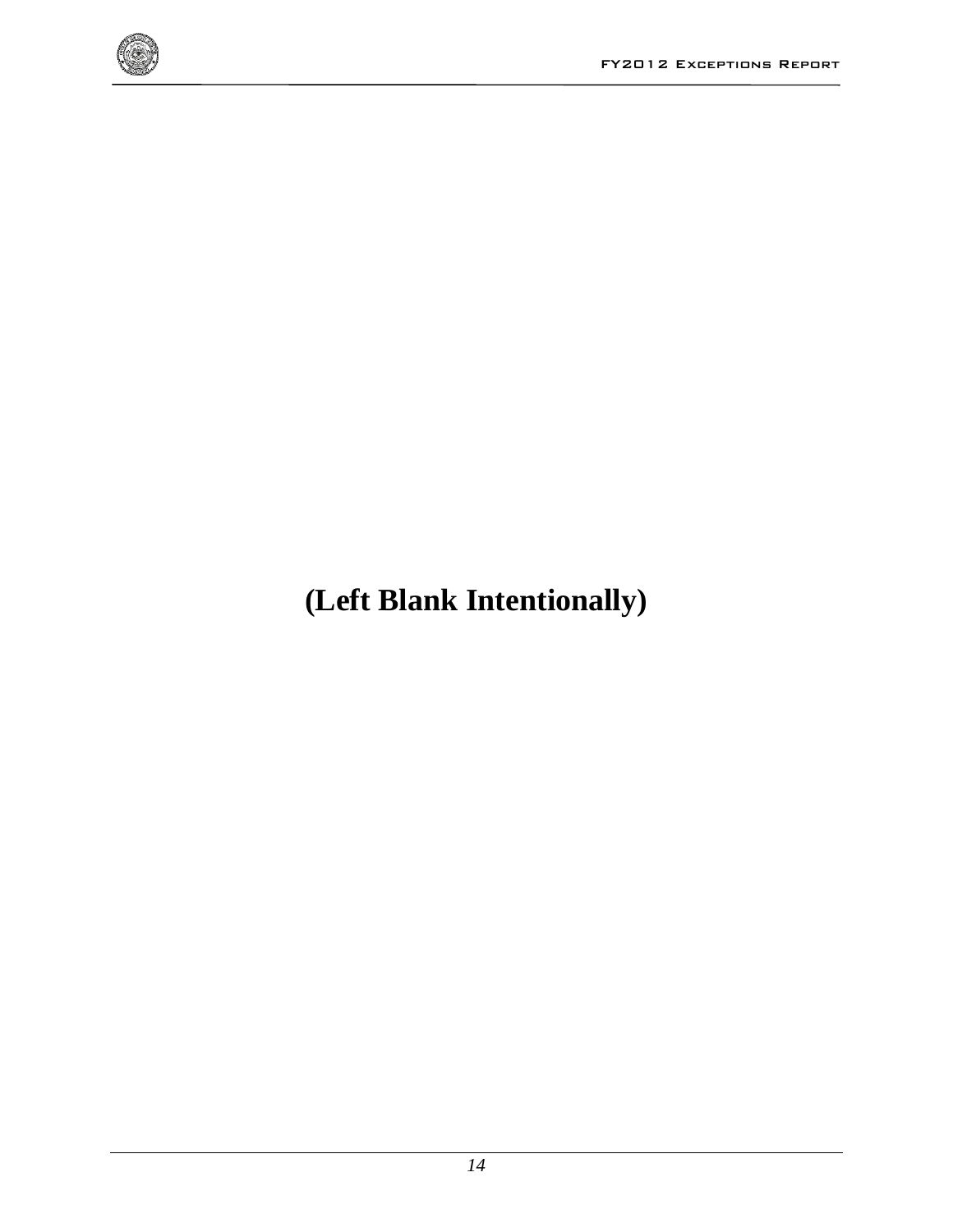### *ALCORN COUNTY*

#### *CROSSROADS ARENA & CONVENTION CENTER*

**Former Manager, Reggie Churchwell \$34,678.29** Missing Funds

**Status:** A written formal demand in the amount of \$34,678.29 was issued on October 20, 2011.

### *BOLIVAR COUNTY*

#### *MUNICIPALITY OF CLEVELAND*

**Former Police Officer, Floyd Pope**   $$74,175.79$ Misappropriation of Funds

**Status:** A written formal demand in the amount of \$74,175.79 was issued on November 10, 2005 and transmitted to the Office of the Attorney General on December 12, 2005. For Fiscal Year 2012, a negotiated final payment of \$12,500.00 has been received and returned to the appropriate deserving entity.

#### *MUNICIPALITY OF CLEVELAND*

**Former Police Officer, Bill Quinton \$25,202.72**

Misappropriation of Funds

**Status:** A written formal demand in the amount of \$25,202.72 was issued on November 10, 2005 and transmitted to the Office of the Attorney General on December 12, 2005. For Fiscal Year 2012, a negotiated final payment of \$2,994.59 has been received and returned to the appropriate deserving entity.

### *CALHOUN COUNTY*

#### *COUNTY OFFICIAL*

**Former Clerk, Chancery Court, J.S. Moore, Jr. \$6,998.88**

Embezzlement

**Status:** Jess Moore pled guilty to embezzlement and was ordered to pay restitution, resign from office and was sentenced to three years non-supervised probation. For Fiscal Year 2012, payment of \$6,998.88 has been received and returned to the appropriate deserving entity.



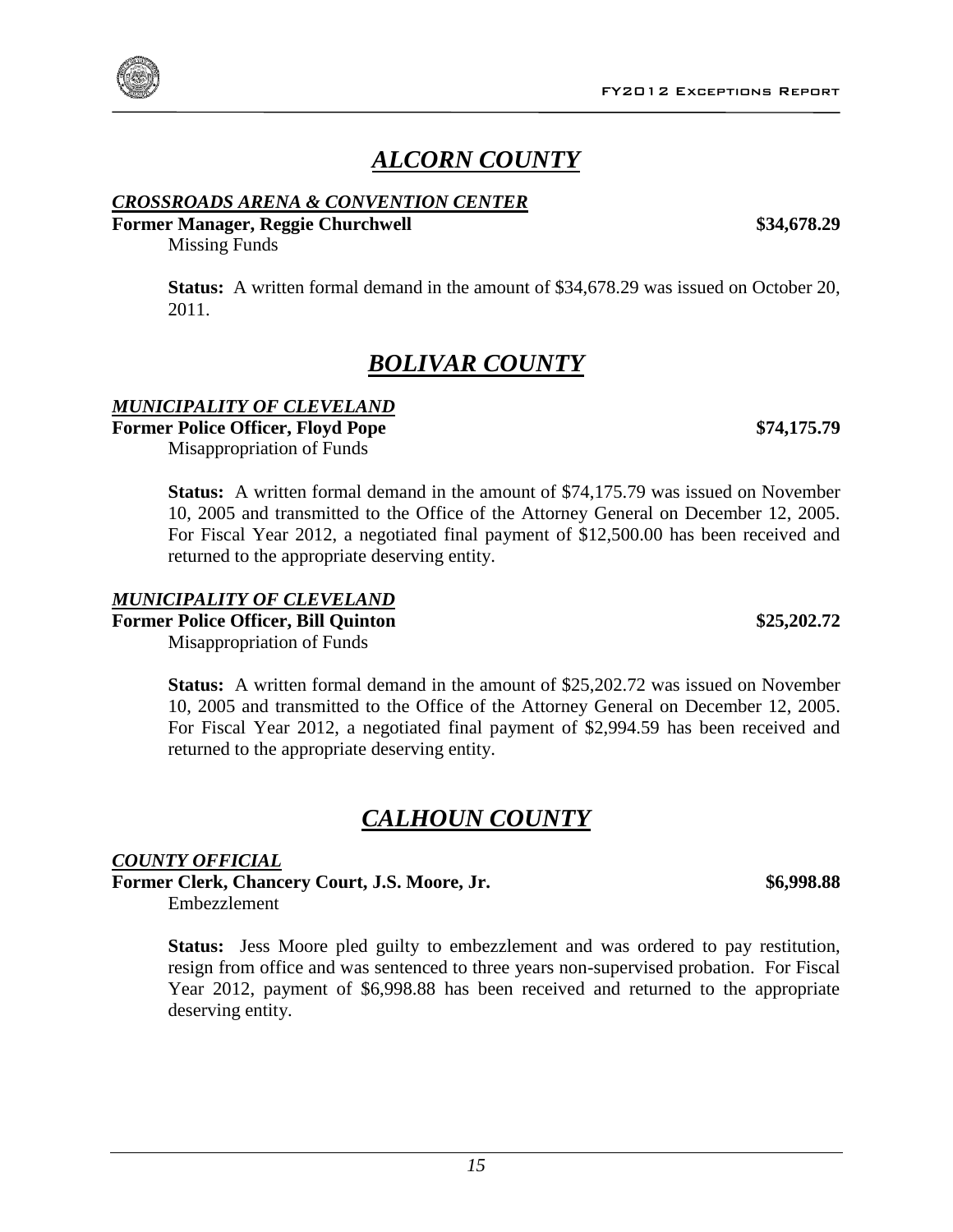### *CLAIBORNE COUNTY*

#### *CLAIBORNE COUNTY HUMAN RESOURCE AGENCY*

**Former Secretary, Diann Hedrick \$5,108.94**

Misuse of Public Funds

**Status:** A written formal demand in the amount of \$5,108.94 was issued on November 14, 2006 and transmitted to the Office of the Attorney General on December 14, 2006. For Fiscal Year 2012, a negotiated settlement in the amount of \$3,331.31 has been received and returned to the appropriate deserving entity.

### *COVINGTON COUNTY*

#### *MUNICIPALITY OF COLLINS*

**Former Deputy Clerk, Rachael Jones \$4,149.00**

Embezzlement

**Status:** Rachael Jones pled guilty to embezzlement on January 14, 2011 and was ordered to pay restitution. She was sentenced to eight years suspended, with five years' supervised probation and three years non-supervised probation. For Fiscal Year 2012, payments totaling \$4,149.00 have been received and returned to the appropriate deserving entities.

#### *MUNICIPALITY OF COLLINS*

**Former Deputy Clerk, Tracey Posey \$4,645.74** 

Grand Larceny

**Status:** Tracey Posey pled guilty to grand larceny and was ordered to pay restitution. She was sentenced to eight years suspended, with five years' supervised probation and three years non-supervised probation. For Fiscal Year 2012, payments totaling \$4,645.74 have been received and returned to the appropriate deserving entities.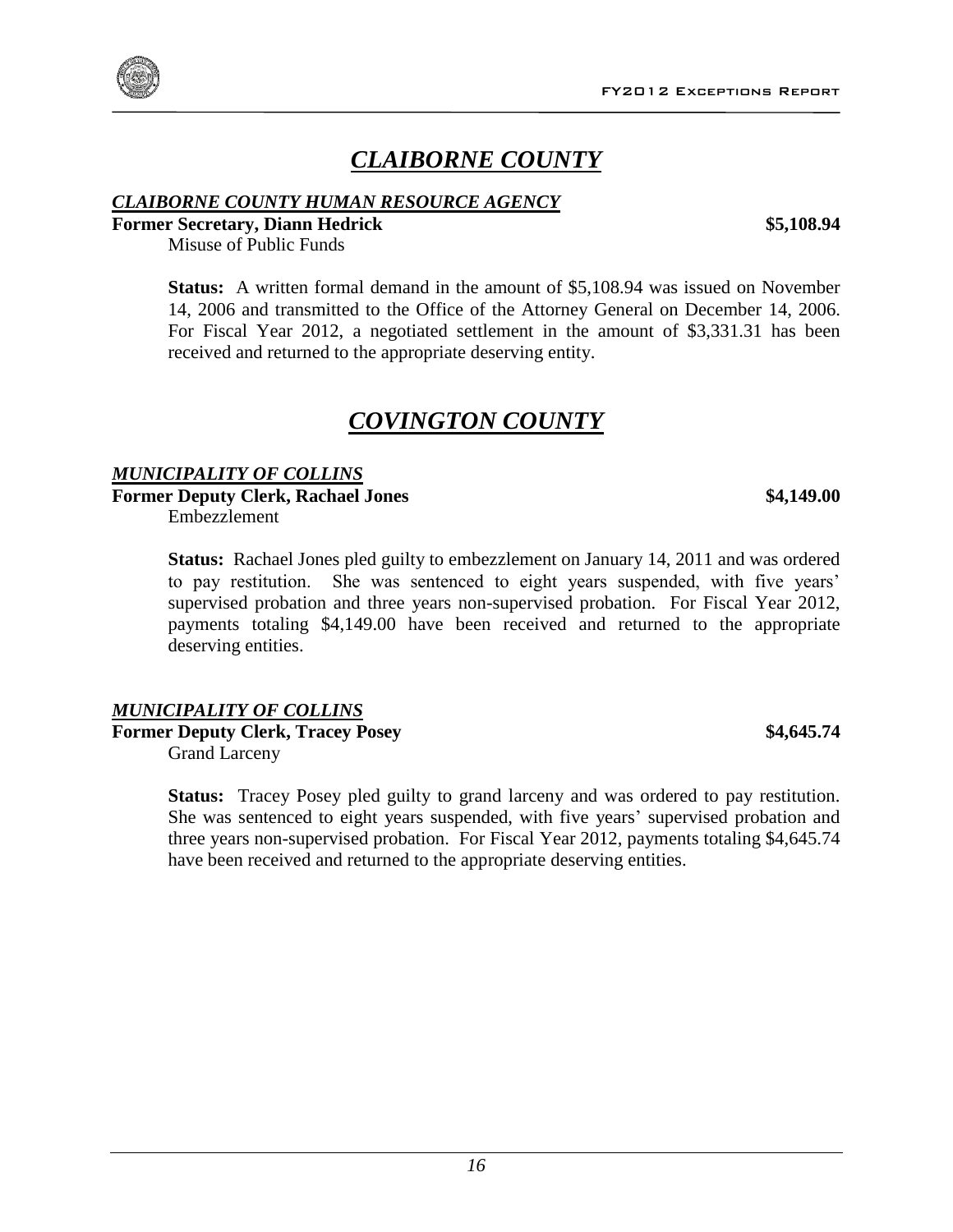### *DESOTO COUNTY*

#### *MUNICIPALITY OF SOUTHAVEN*

**Mayor, Greg Davis \$170,782.28**

Misuse of Public Funds

**Status:** A written formal demand in the amount of \$170,782.28 was issued on November 2, 2011. A second formal demand was issued on April 20, 2012, for an additional \$11,033.38. For Fiscal Year 2012, payment in the amount of \$96,000.00 was received, leaving a balance of \$73,915.27.

### *FRANKLIN COUNTY*

#### *MISSISSIPPI FORESTRY COMMISSION*

**Forester, Ted Ratcliff \$1,721.99**

Misuse of Public Property

**Status:** For Fiscal Year 2012, payment in the amount of \$1,721.99 has been received and returned to the appropriate deserving entity.

### *GREENE COUNTY*

*COUNTY OFFICIALS* **Supervisor, Harold Cook \$6,385.66** Misuse of Public Funds

**Status:** A formal written demand in the amount of \$6,385.66 was issued on May 23, 2011 and transmitted to the Office of the Attorney General on June 23, 2011. For Fiscal Year 2012, payment of \$6,385.66 has been received and returned to the appropriate deserving entity.

#### **Supervisor, J. M. Crocker \$6,385.66**

Misuse of Public Funds

**Status:** A formal written demand in the amount of \$6,385.66 was issued on May 23, 2011 and transmitted to the Office of the Attorney General on June 23, 2011. For Fiscal Year 2012, payment of \$6,385.66 has been received and returned to the appropriate deserving entity.

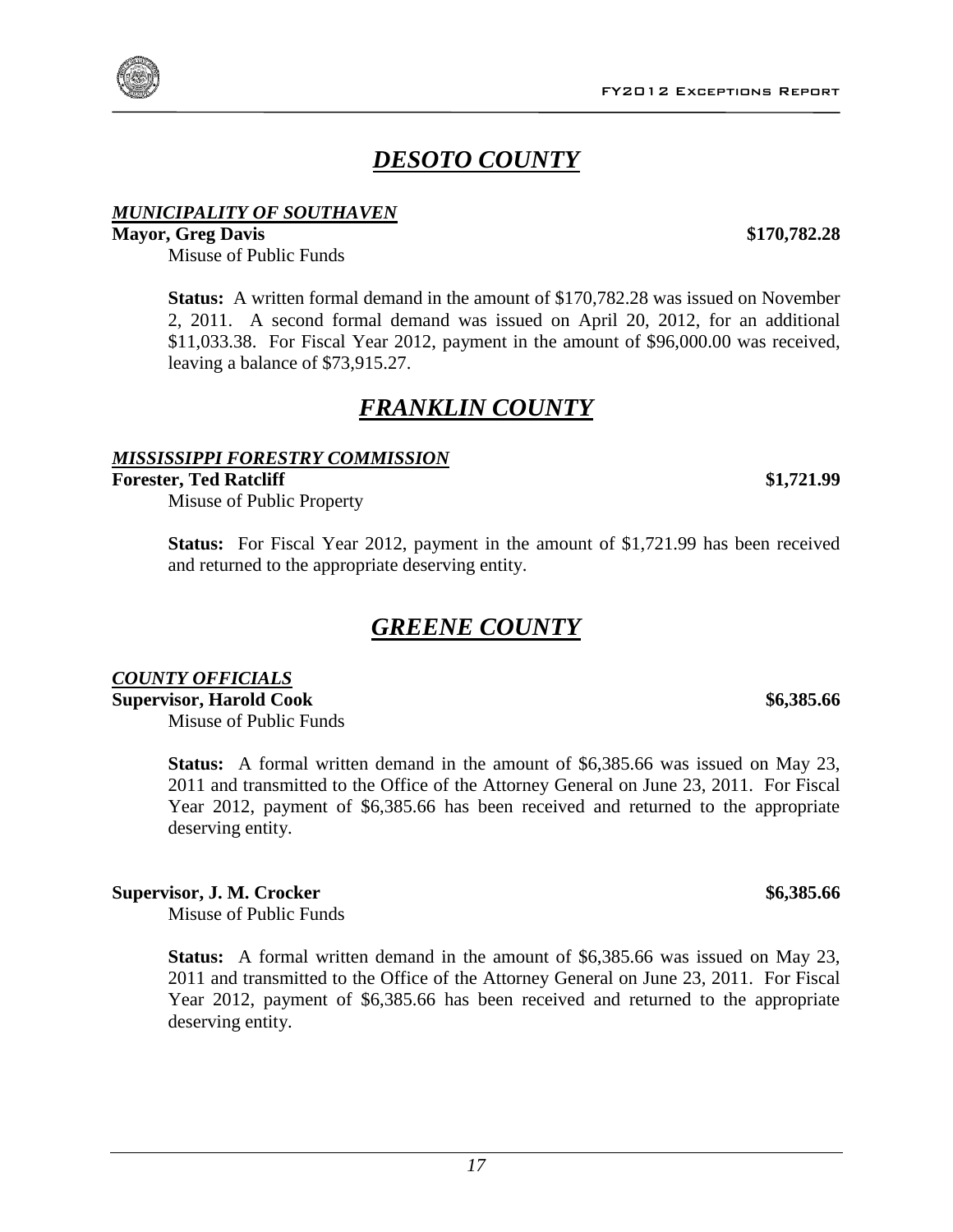### *GREENE COUNTY, cont.*

### *COUNTY OFFICIALS, cont.*

### **Supervisor, William Morris Hill \$6,385.66**

Misuse of Public Funds

**Status:** A formal written demand in the amount of \$6,385.66 was issued on May 23, 2011 and transmitted to the Office of the Attorney General on June 23, 2011. For Fiscal Year 2012, payment of \$6,385.66 has been received and returned to the appropriate deserving entity.

### *GRENADA COUNTY*

#### *COUNTY OFFICIALS*

#### **Former Deputy Tax Collector, Ann B. Parks \$17,948.75**

Embezzlement

**Status:** On January 29, 2009, Ann B. Parks pled guilty to four counts of embezzlement. Parks was sentenced to eight years, suspended, five years probation and was ordered to pay restitution in the amount of \$11,703.36. Formal written demand in the amount of \$17,948.75 was issued on February 10, 2009, and transmitted to the Office of the Attorney General on March 10, 2009. For Fiscal Year 2012, payments in the amount of \$1,100.00 were received, leaving a balance of \$4,779.60.

#### **Supervisor, Chad Gray \$176.79**

Work on Private Property

**Status:** An informal written demand in the amount of \$176.79 was issued on August 25, 2011. For Fiscal Year 2012, payment of \$176.79 has been received and returned to the appropriate deserving entities.

#### *GRENADA SOIL AND WATER DISTRICT*

**Former Clerk, Natasha Ivy \$38,539.16** 

Embezzlement

**Status:** On January 24, 2007, Natasha Ivy pled guilty to embezzlement. Ivy was sentenced to ten years, one year to serve, four years suspended, five years supervised probation, and was ordered to pay restitution in the amount of \$38,539.16. Formal written demand in the amount of \$38,539.16 was issued on February 9, 2007, and transmitted to the Office of the Attorney General on March 9, 2007. For Fiscal Year 2012, payments in the amount of \$580.00 were received, leaving a balance of \$15,534.16.



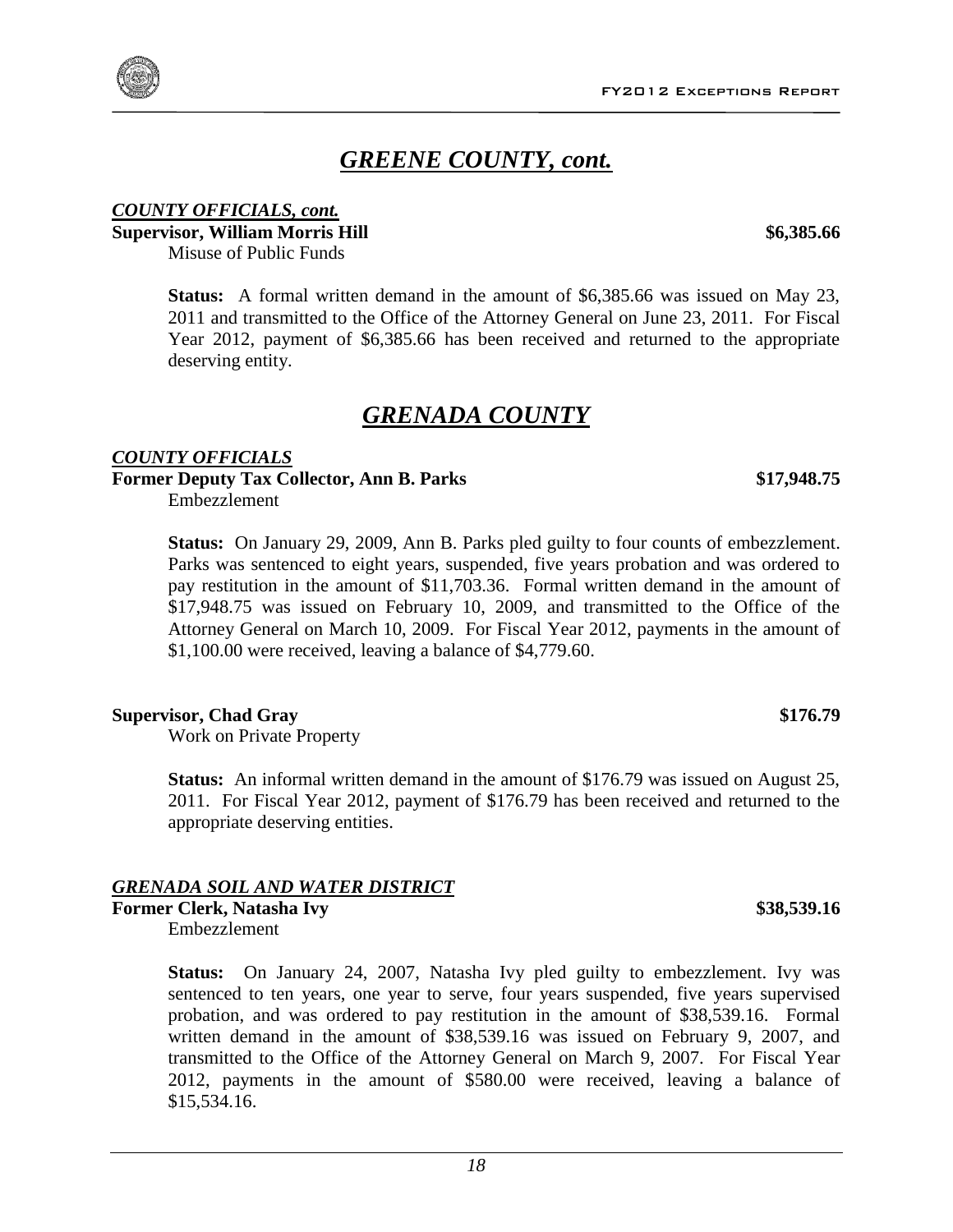FY2012 Exceptions Report

## *LONG BEACH SCHOOL DISTRICT*

**Former Principal, Mary Jean Harvey <b>\$29,143.23** 

Missing Funds

**Status:** A formal written demand in the amount of \$29,143.23 was issued on June 29, 2012.

*HARRISON COUNTY*

#### *SOUTH MISSISSIPPI REGIONAL CENTER*

**Former Director, Dr. Pam Baker \$423,801.15** Salary Overpayments to Staff

**Status:** A formal written demand in the amount of \$423,801.15 was issued on June 27, 2012. For Fiscal Year 2012, overpayments made to PERS in the amount of \$166,667.29 were returned to the Mississippi Department of Mental Health.

### *HINDS COUNTY*

#### *DEPARTMENT OF PUBLIC SAFETY*

**Former Director, Division of Public Safety and Planning, Dr. Billy White \$12,188.67** Improper Fees

**Status:** For Fiscal Year 2012, payment in the amount of \$12,188.67 was received and settled to the appropriate deserving entity.

#### *MISSISSIPPI AGRIBUSINESS COUNCIL*

**Former Contractor, Glenn Patterson \$71,421.63** Money Laundering

**Status:** On March 28, 2005, Glenn Patterson pled guilty to money laundering, was sentenced to serve eighteen months, and was ordered to pay restitution in the amount of \$36,736.00. Formal written demand in the amount of \$71,421.63 was issued on August 1, 2005 and transmitted to the Office of the Attorney General on September 1, 2005. For Fiscal Year 2012, payments in the amount of \$3,000.00 were received, leaving a balance of \$39,646.63.

#### **Former Contractor, Michael Walters \$132,385.13**

Money Laundering

**Status**: On March 28, 2005, Michael Walters pled guilty to money laundering, was sentenced to serve eighteen months, and was ordered to pay restitution in the amount of \$82,174.75. Formal written demand in the amount of \$132,385.13 was issued on August 1, 2005 and transmitted to the Office of the Attorney General on September 1, 2005. For Fiscal Year 2012, payments in the amount of \$1,000.00 were received, leaving a balance of \$122,985.13.

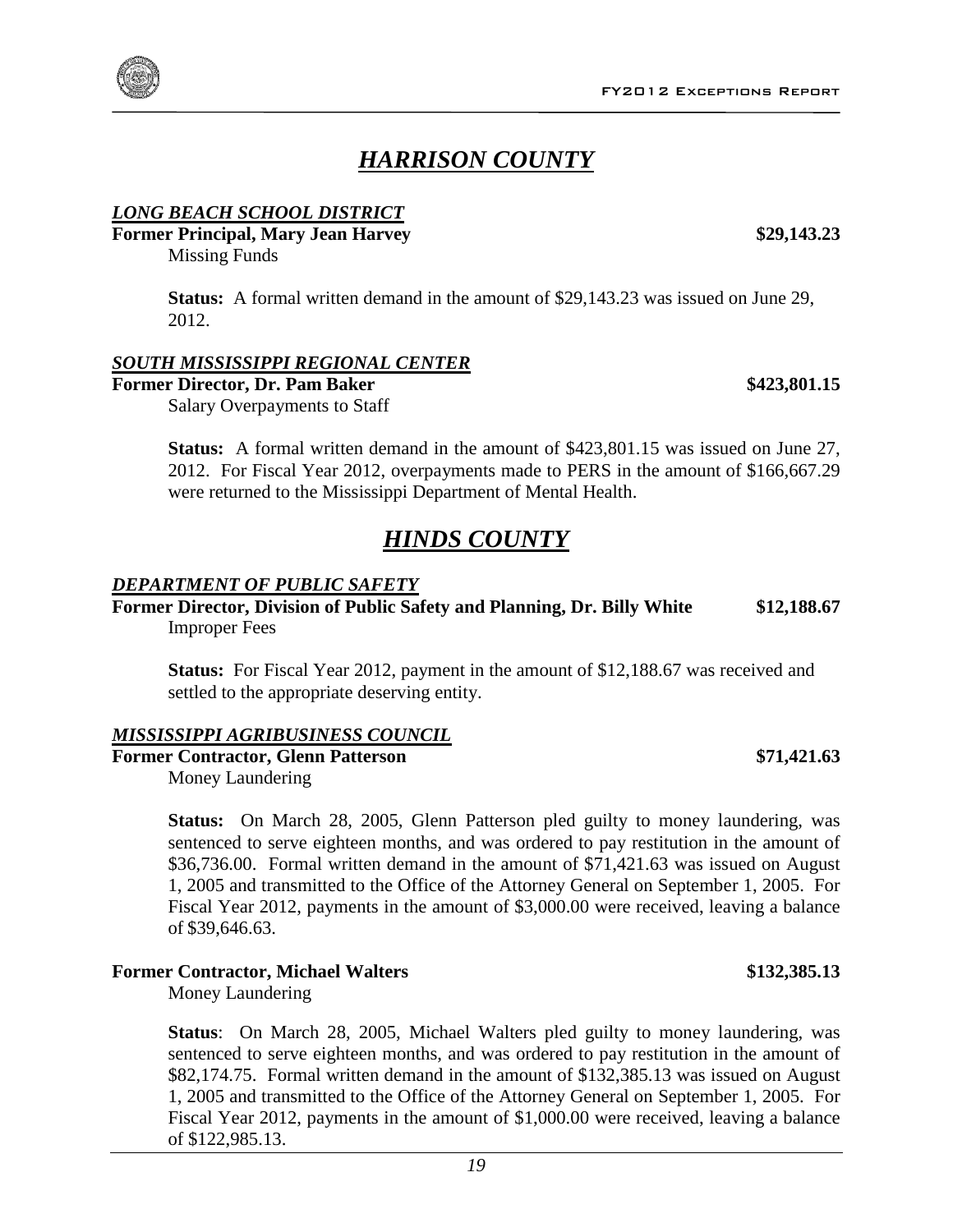### *HINDS COUNTY, cont.*

#### *MISSISSIPPI CRIME STOPPERS ADVISORY COUNCIL*

**Former Director, Margaret Cooper \$5,097.23** Embezzlement

**Status:** Margaret Cooper was indicted for embezzlement and on April 13, 2010 she entered the Pre-Trial Intervention Program. A formal written demand in the amount of \$5,097.23 was issued on April 30, 2010. For Fiscal Year 2012, payment from her bond in the amount of \$2,000.00 was received and settled to the appropriate deserving entities.

### *ITAWAMBA COUNTY*

#### *ITAWAMBA COMMUNITY COLLEGE*

**Former Secretary, Kay Loden, Deceased \$214,947.06**

Missing Funds

**Status:** A formal written demand in the amount of \$214,947.06 was issued on June 7, 2004 and transmitted to the Office of the Attorney General on July 7, 2004. For Fiscal Year 2012, payment from the bond in the amount of \$5,000.00 was received and settled to the appropriate deserving entity.

### *JACKSON COUNTY*

#### *JACKSON COUNTY SCHOOL DISTRICT*

**Former Band Director, St. Martin High School, Todd Simpson \$18,087.22** Embezzlement

**Status:** A formal written demand in the amount of \$18,087.22 was issued on December 8, 2010 and transmitted to the Office of the Attorney General on January 11, 2011. On February 1, 2012, Todd Simpson pled guilty to embezzlement and was sentenced to ten years in the custody of MDOC, with one year in the intensive supervision program. For Fiscal Year 2012, payment in the amount of \$18,087.22 was received and settled to the appropriate deserving entities.

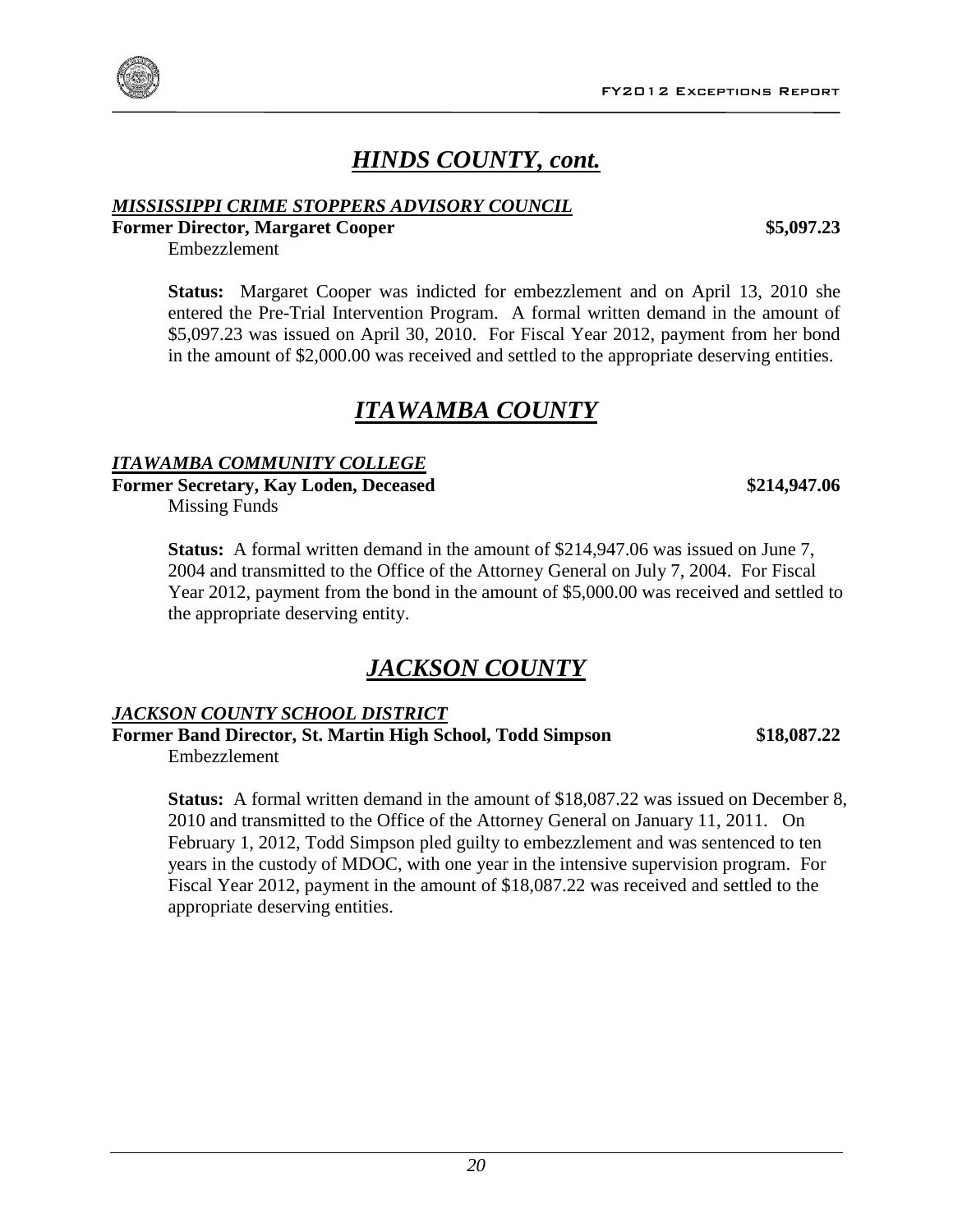## *JEFFERSON COUNTY*

### *COUNTY OFFICIAL* **Former Deputy Tax Collector, Shirley Smith \$34,205.34**

Embezzlement

**Status:** Shirley Smith pled guilty to embezzlement and on February 14, 2011 she was sentenced to four years in the custody of MDOC and the court decided to retain jurisdiction of this matter for a period of one year. A formal written demand in the amount of \$34,205.34 was issued on March 23, 2011 and transmitted to the Office of the Attorney General on April 29, 2011. For Fiscal Year 2012, payment from the bond in the amount of \$25,000.00 was received and settled to the appropriate deserving entities.

### *JONES COUNTY*

#### *JONES COUNTY JUNIOR COLLEGE*

**Former Accounting Assistant, Tracy Laird \$109,407.96**

Embezzlement

**Status:** A formal written demand in the amount of \$109,407.96 was issued on September 9, 2009 and transmitted to the Office of the Attorney General on October 19, 2009. On January 20, 2010, Tracy Laird pled guilty to embezzlement and was sentenced to ten years, with five years to serve and five years post release supervision, completion of Community Service Program, and restitution of \$109,407.96. For Fiscal Year 2012, payments in the amount of \$25,950.46 have been received and returned to the appropriate deserving entity, leaving a remaining balance of \$82,929.00.

## *KEMPER COUNTY*

*COUNTY OFFICIAL* **Supervisor, Christopher Cole \$214.00**

Work on Private Property

**Status:** For Fiscal Year 2012, payment in the amount of \$214.00 has been received and returned to the appropriate deserving entity.

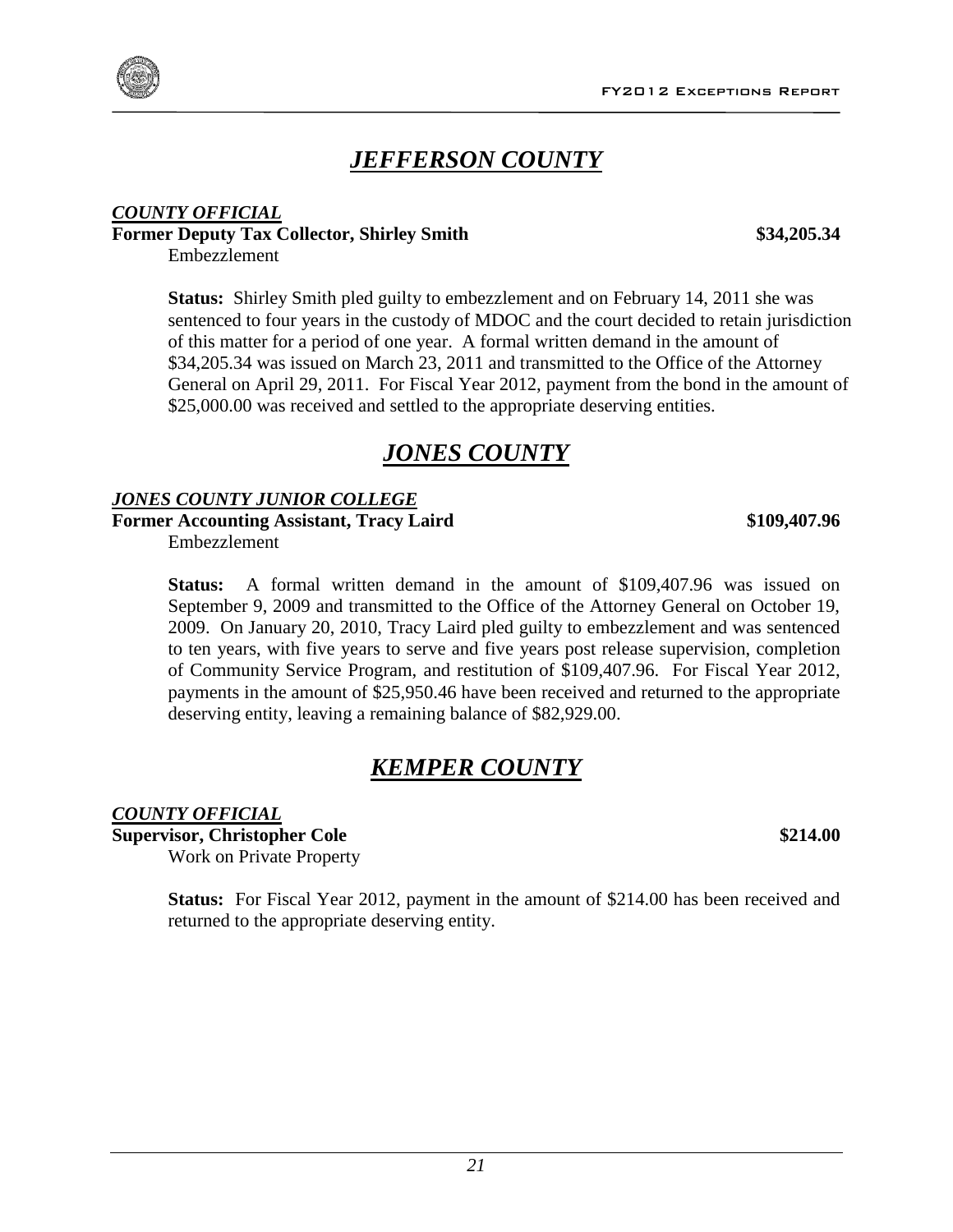### *LAUDERDALE COUNTY*

#### *MUNICIPALITY OF MARION*

**Former Town Clerk, Alesa Warner \$1,705.17** Uttering Forgery

**Status:** On November 17, 2008, Alesa Warner pled guilty to uttering forgery, and was sentenced to two years, suspended, with two years' supervised probation. Warner was ordered to pay restitution in the amount of \$1,705.17. For Fiscal Year 2012, payment in the amount of \$738.17 was received and the balance paid in full and returned to the appropriate deserving entity.

### *LAWRENCE COUNTY*

#### *MUNICIPALITY OF MONTICELLO*

**Former City Court Clerk, Mary Nell Jenkins \$12,576.27**

Embezzlement

**Status:** On July 25, 2008, Mary Nell Jenkins pled guilty to embezzlement. Her plea was accepted, but adjudication was withheld for five years pending completion of probation terms of the Court, which includes payment of restitution in the amount of \$12,576.27. Formal written demand in the amount of \$12,576.27 was issued on November 4, 2008, and transmitted to the Office of the Attorney General on December 4, 2008. For Fiscal Year 2012, payments in the amount of \$8,130.10 were received and the balance was paid in full and returned to the appropriate deserving entities.

### *LEAKE COUNTY*

#### *MUNICIPALITY OF WALNUT GROVE*

**Former Mayor, Grady Sims \$31,530.29**

Misuse of Public Funds

**Status:** A formal written demand in the amount of \$31,530.29 was issued on October 25, 2011.

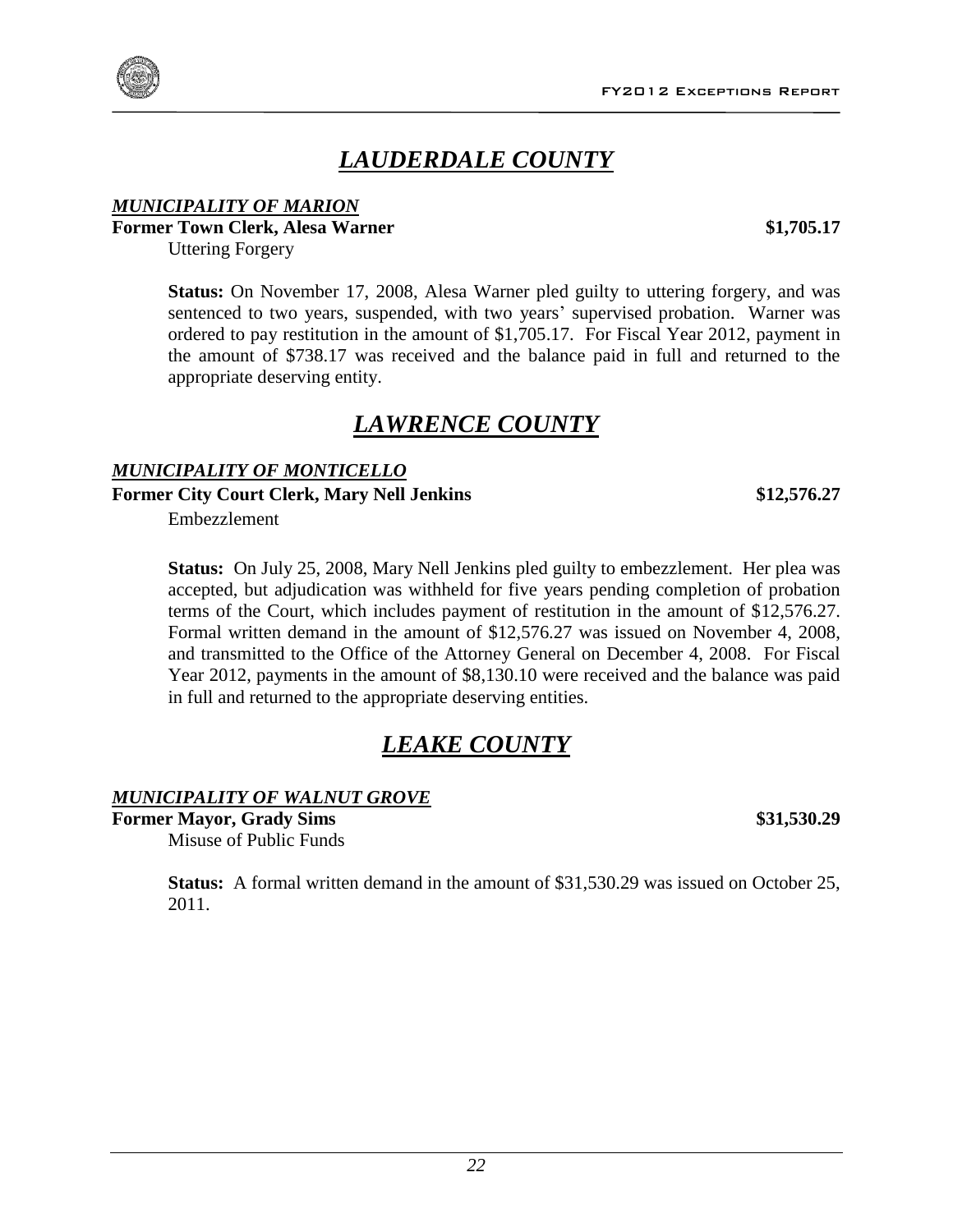### *LINCOLN COUNTY*

#### *COUNTY OFFICIAL* **Circuit Clerk, Terry Lynn Watkins \$98,083.58** Misuse of Public Funds

**Status:** A formal written demand in the amount of \$98,083.58 was issued on January 19, 2011 and transmitted to the Office of the Attorney General on February 18, 2011. On January 6, 2012, Terry Watkins resigned and pled guilty to failure to deposit funds. For Fiscal Year 2012, the following payments were received and the balance paid in full and settled to the appropriate deserving entities: bond payment to Lincoln County and the State Auditor's Office in the amount of \$83,609.01; and payment owed to Ms. Watkins by PERS was retained by Lincoln County in the amount of \$14,474.57.

### *MARSHALL COUNTY*

#### *HOLLY SPRINGS SCHOOL DISTRICT*

**Former Secretary, Denise Gleeton \$7,735.47**

Embezzlement

**Status:** On August 5, 2010, Denise Gleeton pled guilty to embezzlement. The Court withheld acceptance of the plea, placed her on five years supervised probation, and ordered her to pay restitution of \$7,735.47. A formal written demand in the amount of \$7,735.47 was issued on September 1, 2010 and transmitted to the Office of the Attorney General on October 1, 2010. For Fiscal Year 2012, payments in the amount of \$7,173.75 were received and the balance paid in full and returned to the appropriate deserving entities.

### *NEWTON COUNTY*

#### *NEWTON MUNICIPAL SCHOOL DISTRICT*

**Superintendent, Dr. Virginia Young \$11,353.20** Misuse of Public Funds

**Status:** A formal written demand in the amount of \$11,353.20 was issued on December 7, 2011. For Fiscal Year 2012, a negotiated settlement in the amount of \$9,466.00 was received and settled to the appropriate deserving entities.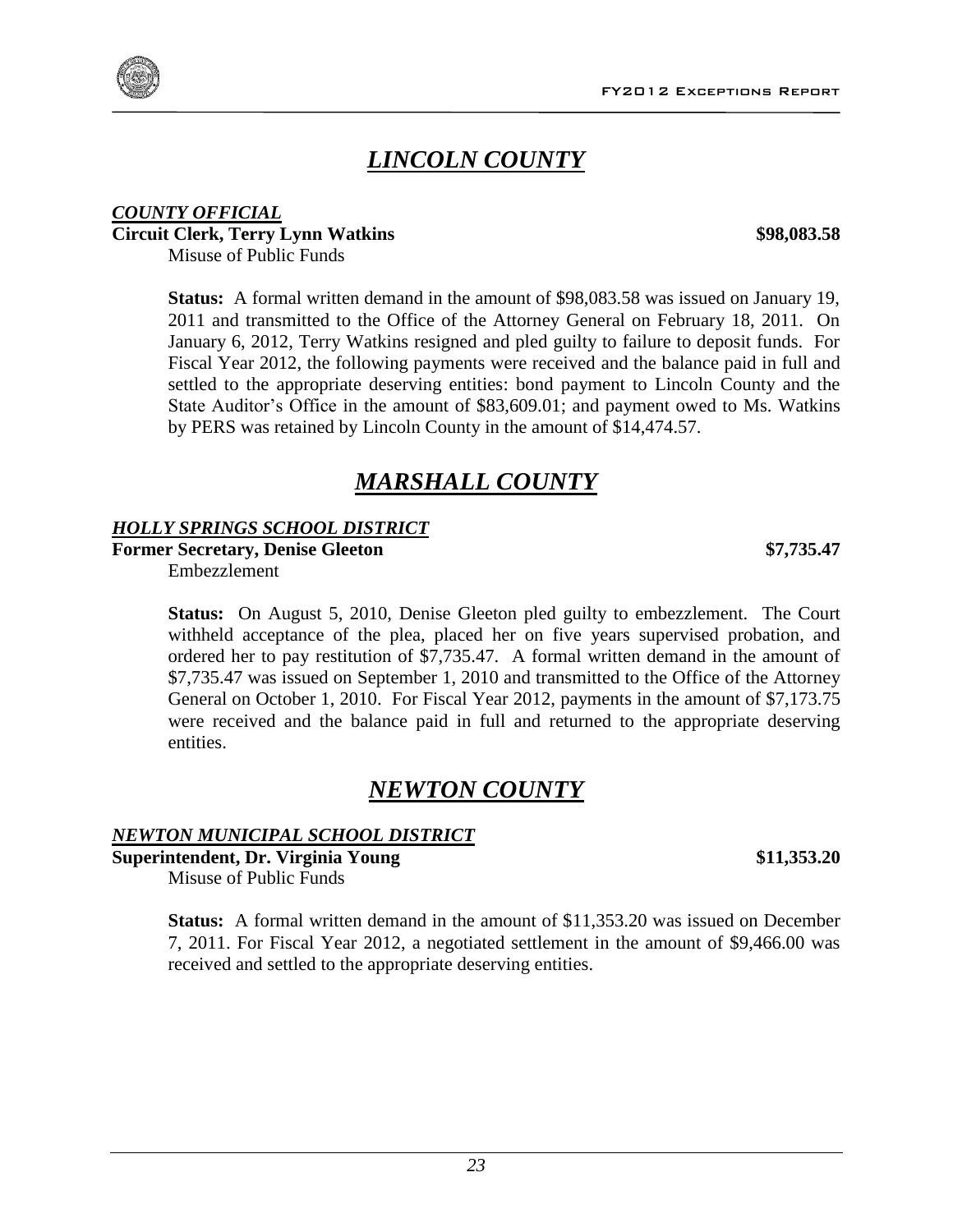### *NOXUBEE COUNTY*

#### *MUNICIPALITY OF BROOKSVILLE*

Embezzlement

**Status:** On September 18, 2008, Alvina DeLoach pled guilty to embezzlement. On March 13, 2009, she was sentenced to ten years, and was placed on house arrest for two years, supervised probation for three years, and the remainder of the sentence was suspended. DeLoach was ordered to pay restitution in the amount of \$60,873.87. Formal written demand in the amount of \$93,801.68 was issued on April 30, 2009 and transmitted to the Office of the Attorney General on May 29, 2009. For Fiscal Year 2012, payments in the amount of \$300.00 were received, leaving a balance of \$30,109.18.

### *PANOLA COUNTY*

#### *COUNTY OFFICIAL*

**Former County Administrator, David Chandler \$292,772.37** 

Misuse of Public Funds

**Status:** A formal written demand in the amount of \$292,772.37 was issued on January 4, 2011. For Fiscal Year 2012, a negotiated settlement was reached by all parties and the following payments were received and settled to the appropriate deserving entities: payments to Panola County and the State Auditor's Office in the amount of \$95,000.00; payment to PERS by Mr. Chandler in the amount of \$120,916.37 for retirement credits he received for which he was not entitled; and overpayment by Panola County to PERS in the amount of \$7,699.72 was returned to Panola County.

### *PEARL RIVER COUNTY*

#### *PEARL RIVER COUNTY SCHOOL DISTRICT*

**Former Bookkeeper, Darlene Comesana \$92,394.75** Embezzlement

**Status:** On August 24, 2009, Darlene Comesana pled guilty to embezzlement. The court withheld acceptance of the plea for five years and ordered her to pay restitution in the amount of \$40,000.00. A formal written demand in the amount of \$92,394.75 was issued on March 23, 2011 and was transmitted to the Office of the Attorney General on May 6, 2011. For Fiscal Year 2012, payments in the amount of \$3,110.00 were received, leaving a balance of \$88,249.75.

Former City Clerk, Alvina DeLoach **\$93,801.68**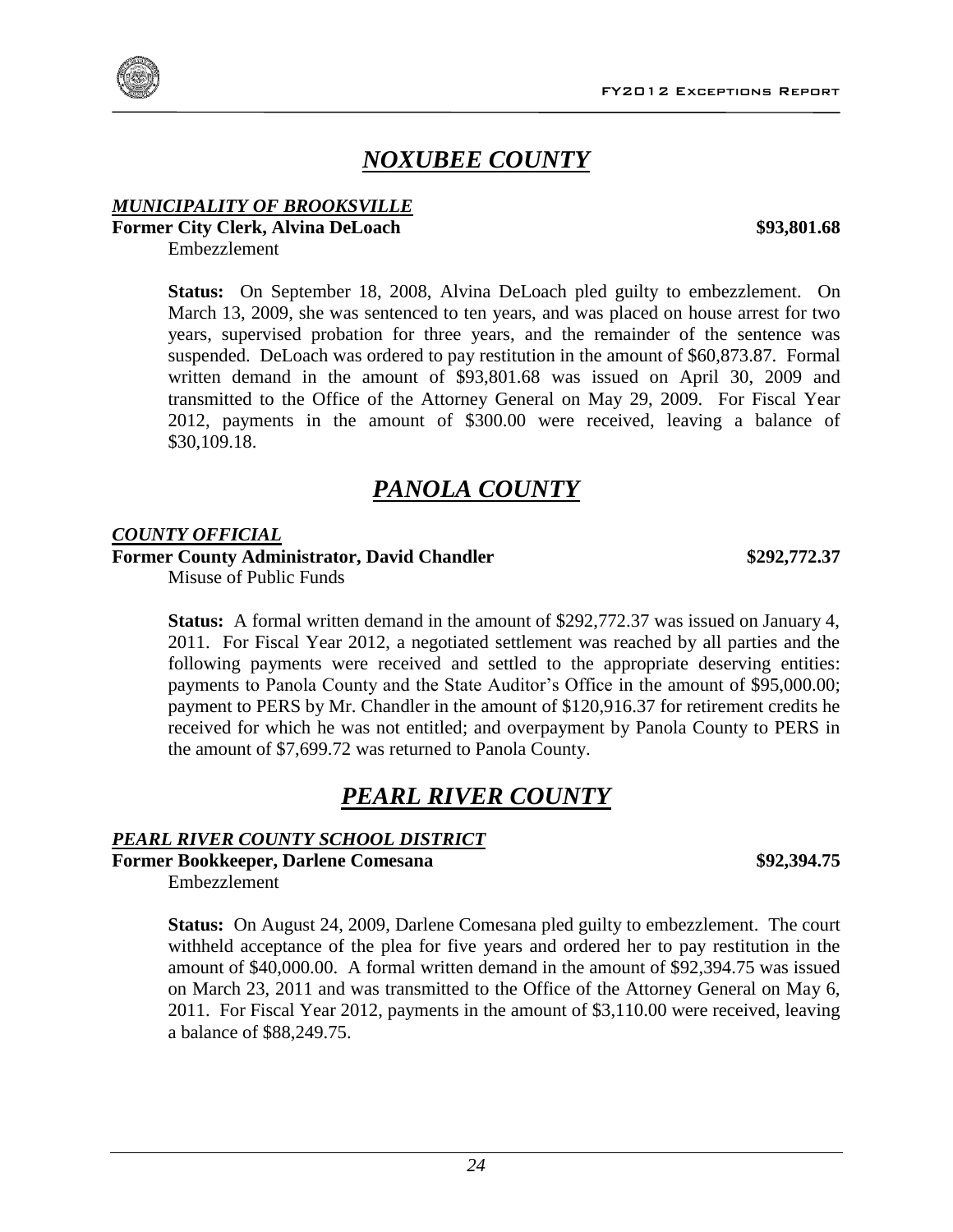### *PERRY COUNTY*

#### *SOIL AND WATER CONSERVATION DISTRICT* **\$2,861.24**

**Former Clerk, Melanie Nobles**

Embezzlement

**Status:** On August 25, 2011, Melanie Nobles pled guilty to one count of embezzlement. She was sentenced to five years suspended, five years of probation, and restitution to the State Auditor's Office in the amount of \$2,861.24. For Fiscal Year 2012, payments in the amount of \$459.50 were received, leaving a balance of \$2,401.74.

### *TIPPAH COUNTY*

#### *COUNTY OFFICIAL*

**Former Deputy Justice Court Clerk, Sandra Bennett \$18,399.31** Embezzlement

**Status:** On May 14, 2008, Sandra Bennett pled guilty to two counts of embezzlement, was placed on non-adjudicated probation for five years, and was ordered to pay restitution in the amount of \$18,399.31. Formal written demand was issued on October 13, 2008 in the amount of \$18,399.31 and transmitted to the Office of the Attorney General on November 13, 2008. For Fiscal Year 2012, payments in the amount of \$4,200.00 were received, leaving a balance of \$3,189.81.

### *UNION COUNTY*

#### *PARKS CHEVROLET COMPANY*

**Former Employee, Margaret Parks McLennan \$148,575.14** Mail Fraud

**Status**: On September 20, 2007, Margaret Parks McLennan pled guilty to mail fraud, and was sentenced to five years suspended, with five years supervised probation. McLennan was ordered to pay restitution in the amount of \$148,575.00. Formal written demand was issued on September 20, 2007, in the amount of \$148,575.14, and transmitted to the Office of the Attorney General on October 22, 2007. For Fiscal Year 2012, payments in the amount of \$6,000.00 were received, leaving a balance of \$121,575.14.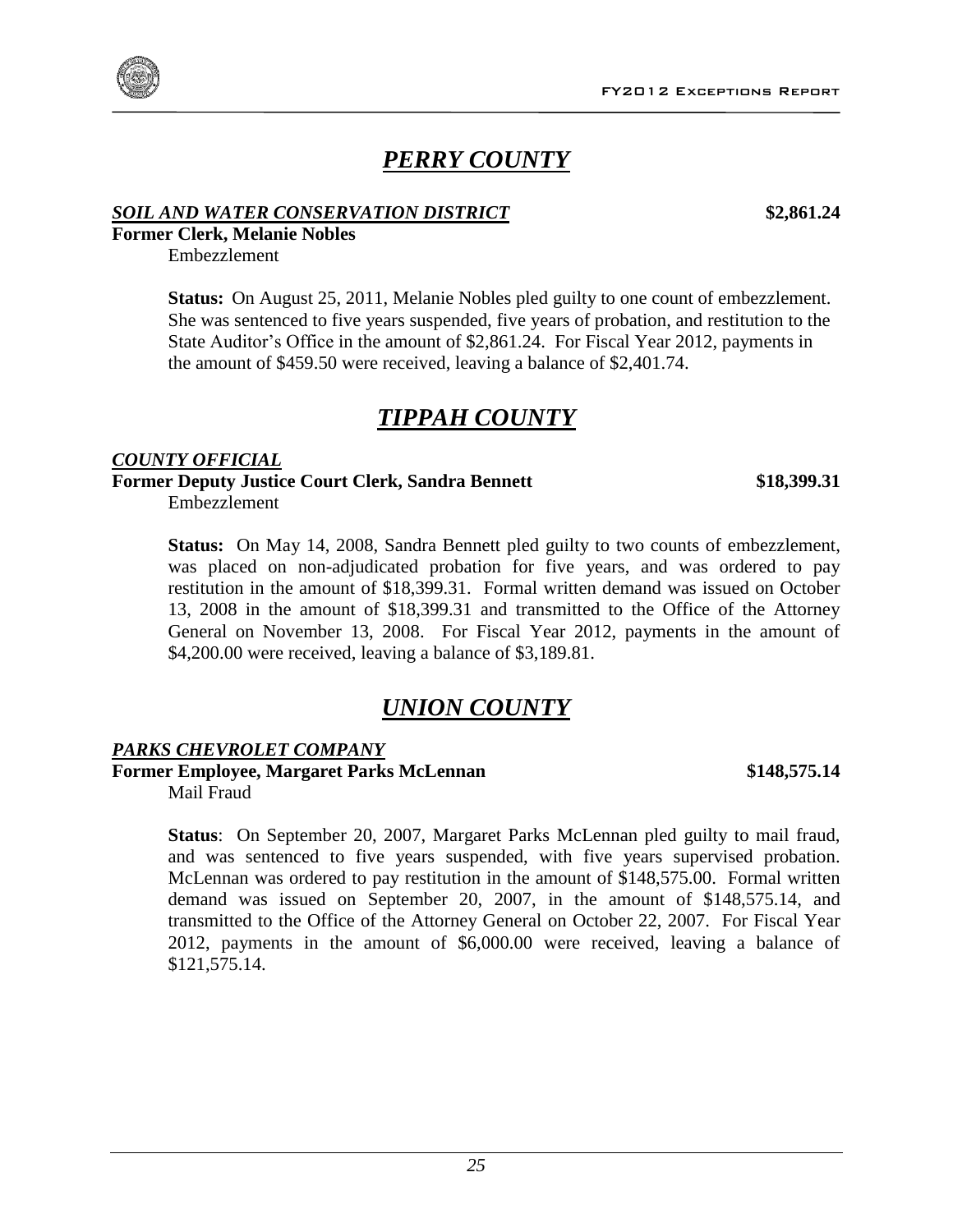### *WARREN COUNTY*

### *MUNICIPALITY OF VICKSBURG*

### **Former Administrative Assistant, Brenda Kenney \$7,674.42**

Embezzlement

**Status:** Brenda Kenney pled guilty to embezzlement and on July 2, 2004, she was sentenced to five years, with four years suspended and one year Intensive Supervision Program. Kenney was ordered to pay restitution in the amount of \$7,674.42. Formal written demand in the amount of \$7,674.42 was issued on June 17, 2004 and transmitted to the Office of the Attorney General on July 16, 2004. For Fiscal Year 2012 payment in the amount of \$2,749.42 has been received and the balance paid in full and settled to the appropriate deserving entities.

### *COUNTY OFFICIAL*

### **Circuit Clerk, Shelly Palmertree \$143,054.62**

Misuse of Public Funds

**Status:** For Fiscal Year 2012, the following payments were received: payment in the amount of \$5,059.88 was settled to the Warren County General Fund account; payment from the Criminal Activity account in the amount of \$127,856.46 was settled to the Warren County General Fund account; and payment from the Civil Activity account in the amount of \$10,138.28 was settled to the Warren County General Fund account.

## *WASHINGTON COUNTY*

### *DELTA COMMUNITY HEALTH CENTER*

**Former Purchasing Clerk, Linda Marie Ingram \$50,103.57**

Embezzlement

**Status**: On August 13, 2007, Linda Marie Ingram pled guilty to embezzlement. The court withheld adjudication for five years and ordered Ingram to pay restitution in the amount of \$50,103.57. Formal written demand in the amount of \$50,103.57 was issued on September 17, 2007 and transmitted to the Office of the Attorney General on October 17, 2007. For Fiscal Year 2012, payments in the amount of \$3,900.00 were received, leaving a balance of \$34,975.06.



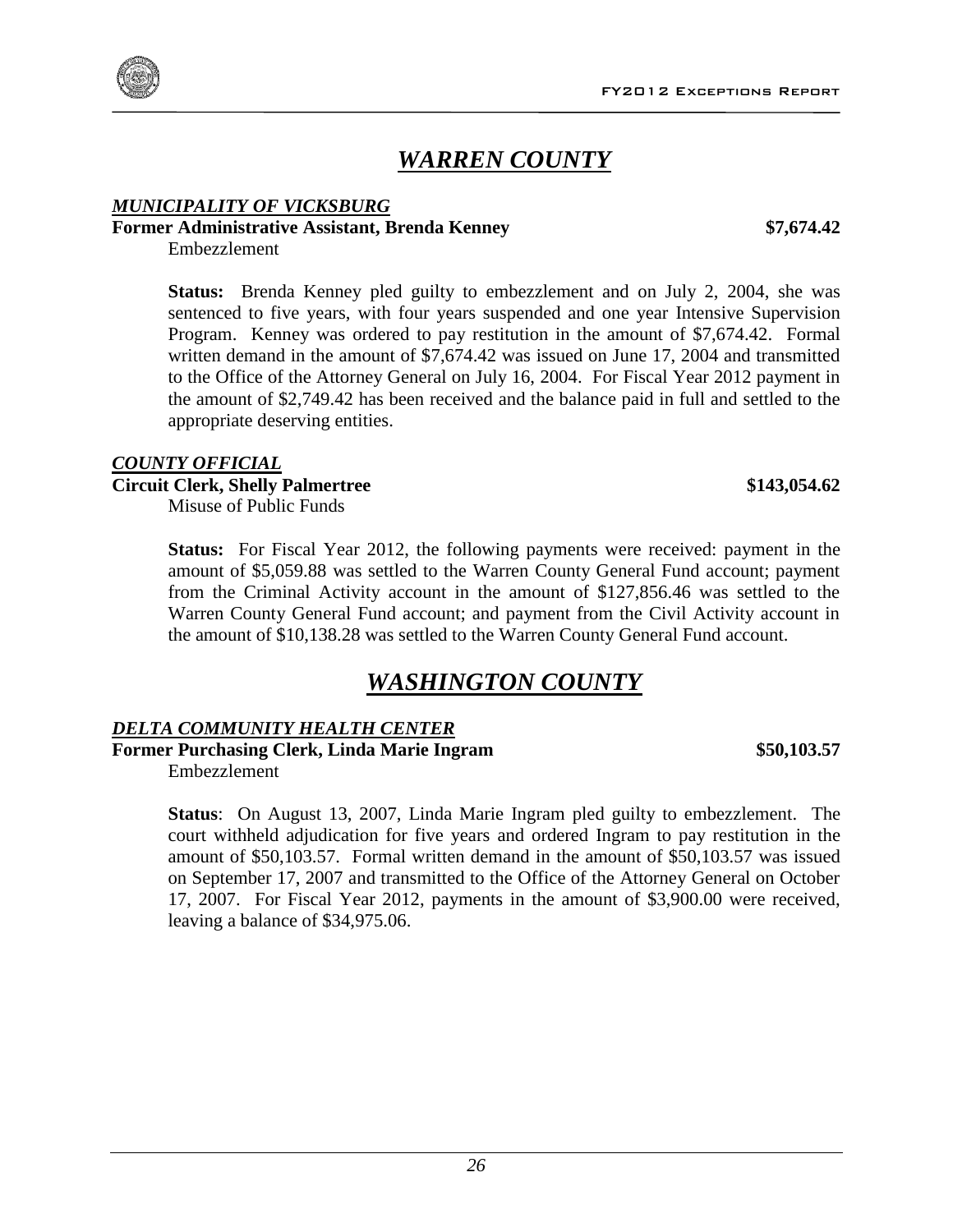### *WASHINGTON COUNTY, cont.*

#### *GREENVILLE PORT COMMISSION*

**Former Bookkeeper, Nedra Pittman 1989, 1991 1992 <b>1993 1994 1995 1996 1996 1996 1996 1996 1996 1996 1996 1996 1996 1996 1996 1996 1996 1996 1996 1996 1996 1996 1996 1996** Embezzlement

**Status**: On September 25, 2006, Nedra Pittman pled guilty to embezzlement. She was sentenced to ten years with two years in the Intensive Supervision Program, with the remaining eight years suspended, and ordered to make restitution of \$89,881.97. A formal written demand in the amount of \$89,881.97 was issued on October 13, 2006 and transmitted to the Office of the Attorney General on November 10, 2006. For Fiscal Year 2012, payments in the amount of \$542.00 were received, leaving a balance of \$79,695.38.

#### *WASHINGTON COUNTY SCHOOL DISTRICT*

#### **Former Principal, Hollandale Public School, Roger Liddell \$111,581.38** Misuse of Public Property

**Status:** Formal written demand in the amount of \$111,581.38 was issued on August 24, 2011. Roger Liddell was indicted and his case is set for trial in August, 2012.

### *WILKINSON COUNTY*

#### *MUNICIPALITY OF CROSBY*

**Mayor, William Glen Hall \$335.25** Missing Funds

**Status:** For Fiscal Year 2012, payment in the amount of \$335.25 has been received and settled to the appropriate deserving entity.

### *WINSTON COUNTY*

#### *COUNTY OFFICIAL*

**Former Deputy Tax Collector, Angie Tidwell** \$260,228.54

Embezzlement

**Status:** On May 12, 2009, Angie Tidwell pled guilty to embezzlement. On Count I, Tidwell was sentenced to twenty years, with four years to serve, and sixteen years postrelease supervision. On Count II, she was sentenced to twenty years post-release supervision, to run consecutively to Count I. Tidwell was ordered to pay restitution in the amount of \$188,200.46. Formal written demand in the amount of \$260,228.54 was issued on May 12, 2009 and transmitted of the Office of the Attorney General on June 12, 2009. For Fiscal Year 2012, payments in the amount of \$32,655.58 were received, leaving a balance of \$218,246.96.

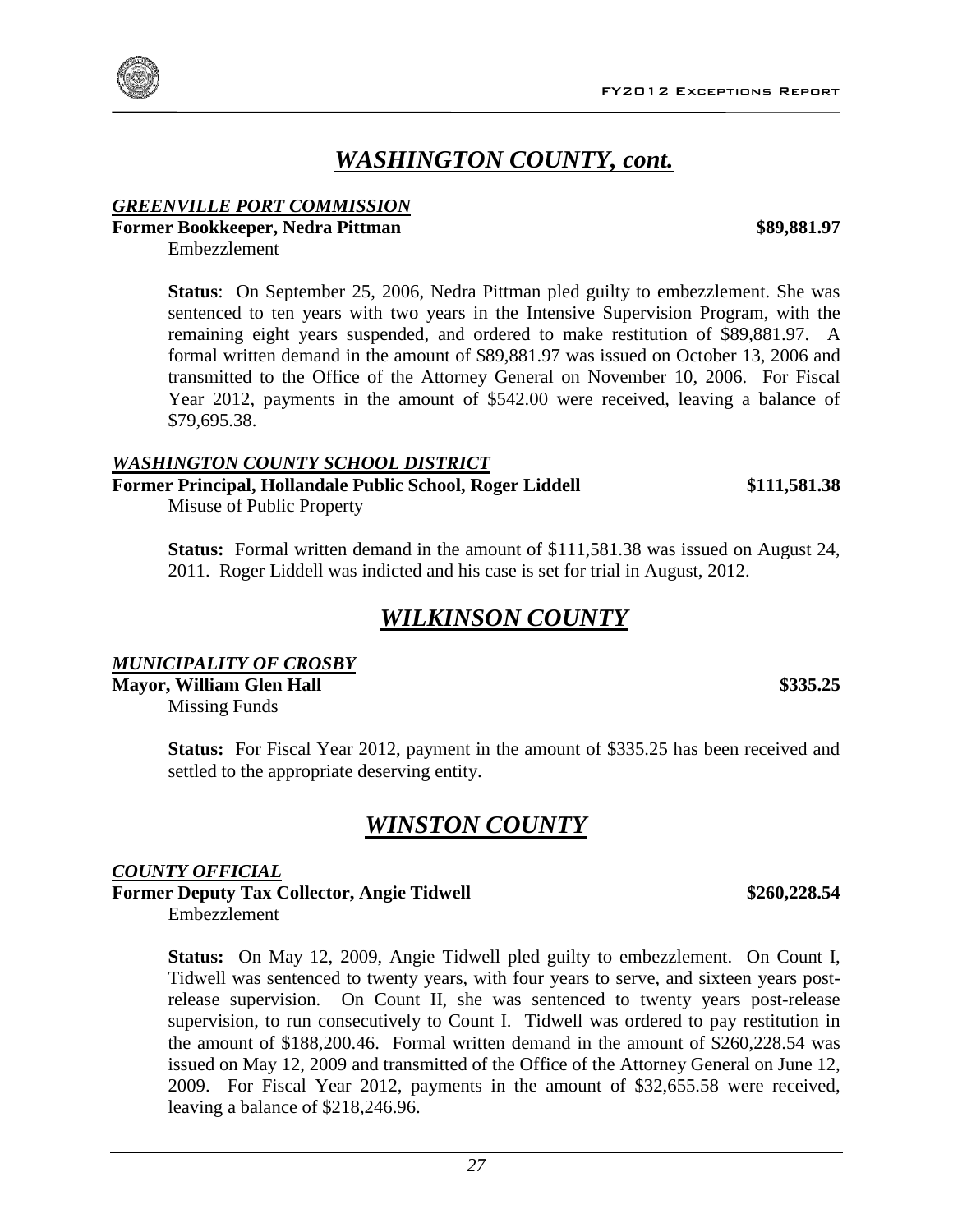### *YAZOO COUNTY*

### *COUNTY OFFICIAL*

### **Former Chancery Clerk, Noreene Girard \$72,366.53**

Exceeded Fee Cap

**Status:** A written formal demand in the amount of \$72,366.53 was issued on February 26, 2009 and was forwarded to the Office of the Attorney General on March 26, 2009. For Fiscal Year 2012, payment in the amount of \$72,366.53 was received and settled to the appropriate deserving entity.

#### *MISSISSIPPI DEPARTMENT OF TRANSPORTATION*

#### **Former Employee, Clarence Shelton \$4,217.51**

Embezzlement and Conspiracy

**Status:** On March 19, 2010, Clarence Shelton pled guilty to embezzlement and conspiracy and was sentenced to five years suspended on both counts, two years house arrest, a fine of \$7,500 and restitution of \$4,217.51. For Fiscal Year 2012, payment in the amount of \$125.00 was received, leaving a balance of \$3,491.01.

#### *YAZOO COUNTY CHAMBER OF COMMERCE*

**Former Administrative Manager, Carolyn Coates \$39,517.38** Embezzlement

**Status:** On August 23, 2010, Carolyn Coates pled guilty to embezzlement and was ordered to make restitution in the amount of \$13,546.40. The bond has already paid \$25,970.98. For Fiscal Year 2012, payment in the amount of \$2,000.00 was received, leaving a balance of \$11,546.40.

#### *YAZOO COUNTY CONVENTION AND VISITORS BUREAU*

#### **Former Executive Director, Karen Smith \$37,587.51**

Embezzlement

**Status:** On August 13, 2010, Karen Smith pled guilty to embezzlement. On March 22, 2011, Smith was sentenced to ten years suspended, with five years' supervised probation and five years unsupervised probation, and was ordered to make restitution of \$37,587.51. For Fiscal Year 2012, payments in the amount of \$5,916.88 were received, leaving a balance of \$29,161.40.

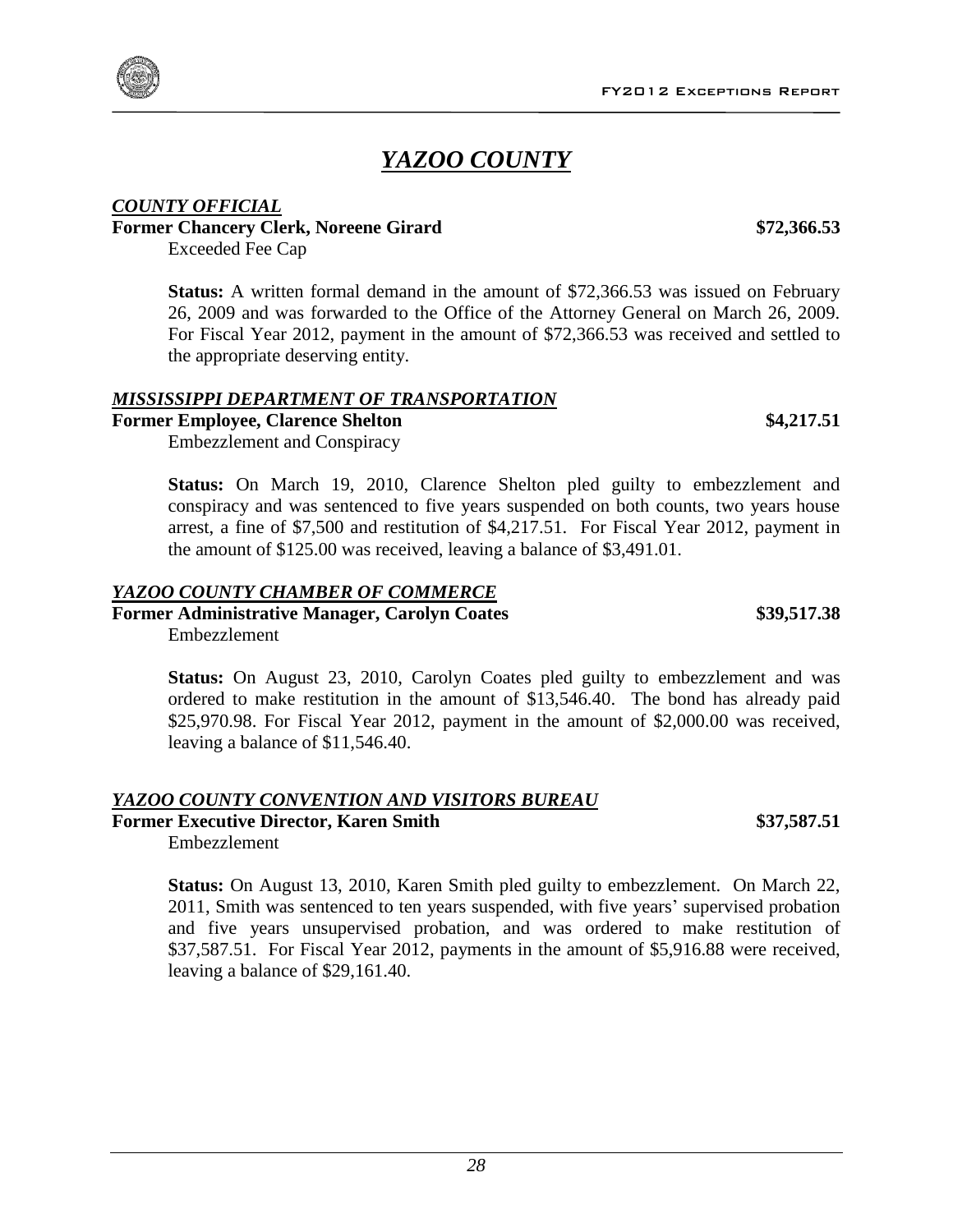





## **EXCEPTIONS TAKEN BY THE PERFORMANCE AUDIT DIVISION**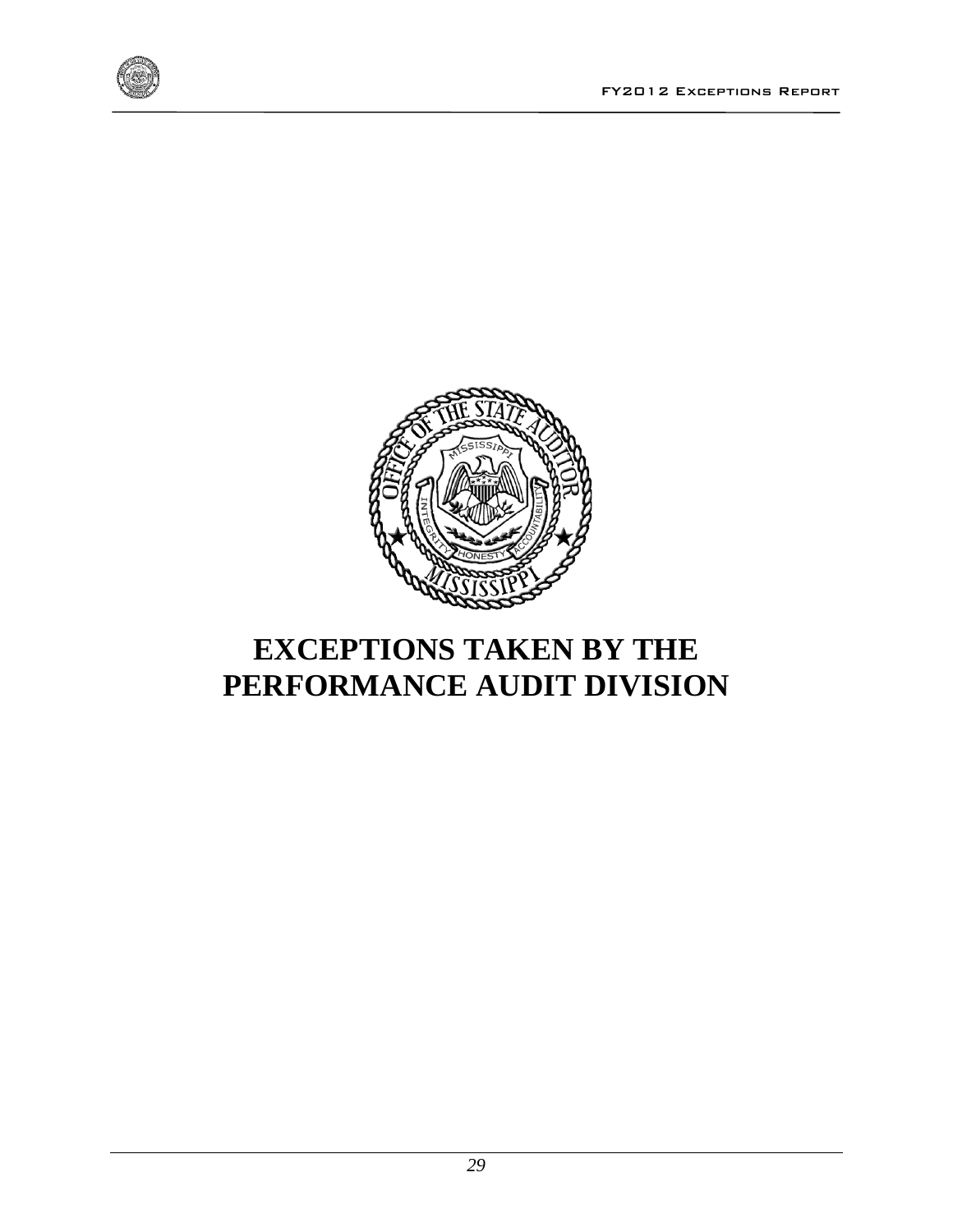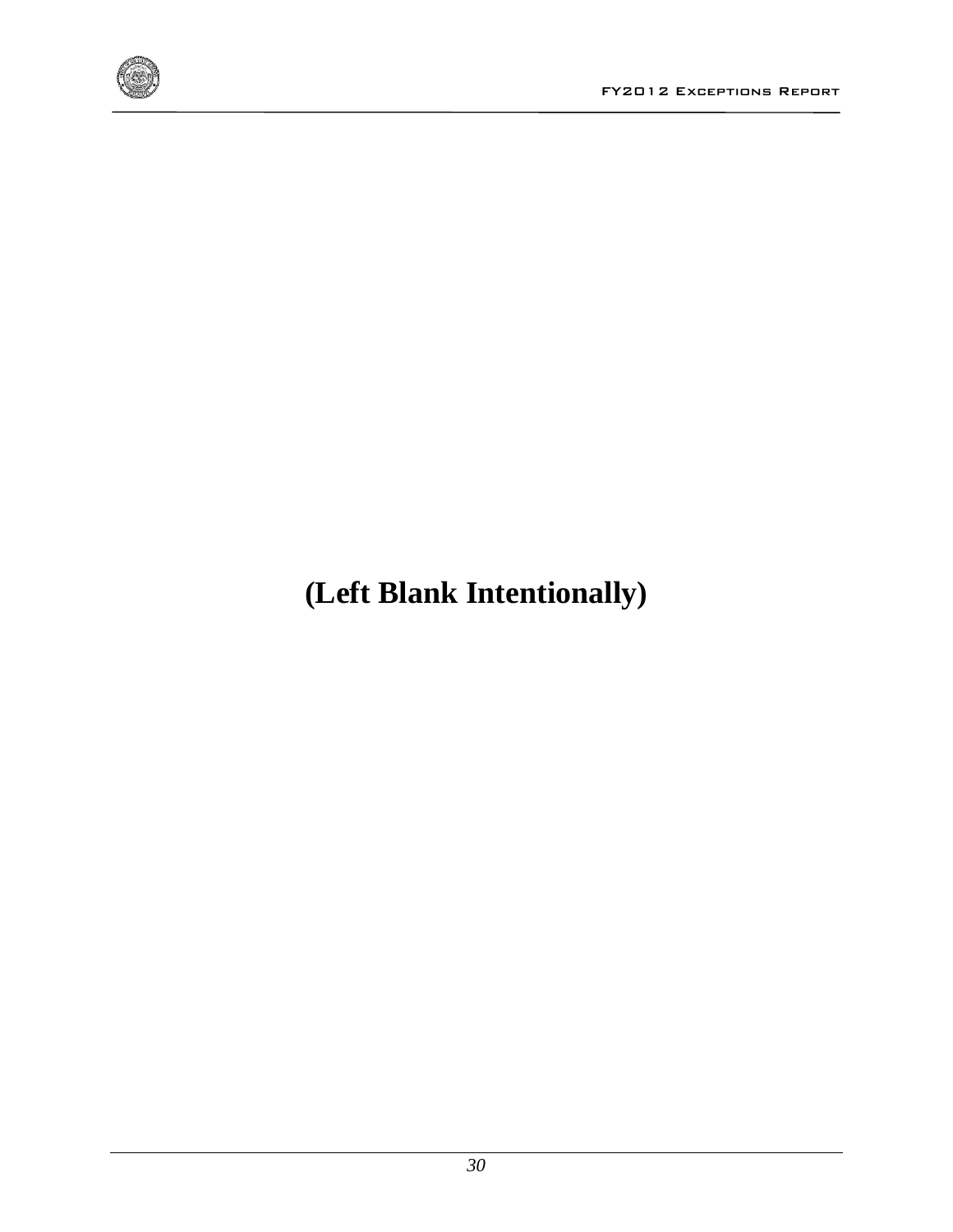

### *HINDS COUNTY*

#### *THE LANGSTON LAW FIRM* **\$14,000,000.00**

Improper Fees

**Status:** On November 20, 2006, a formal demand was issued for receipt of fees that were not in accordance with State law. On September 21, 2007, the Langston Law Firm filed a lawsuit in United States Bankruptcy Court in the Southern District of New York. On April 2, 2008, the Bankruptcy Judge issued an Order holding the lawsuit in abstention. On December 20, 2007, the Office of the State Auditor filed a lawsuit in Hinds County Circuit Court. On January 20, 2008, the Langston Law Firm filed a Notice of Removal to remove the lawsuit to United State District Court for the Southern District of Mississippi. On June 11, 2008, the District Judge remanded the lawsuit back to the Hinds County Circuit Court. The Circuit Court ruled in favor of Langston and OSA appealed it to the Supreme Court. On May 24, 2012, the Supreme Court ruled in favor of State Auditor Pickering because fees paid to outside counsel as a part of contingency fee contracts are public funds and must be appropriated either by the Mississippi Legislature or through the Attorney General's contingency fund. The Supreme Court, in its decision, reversed the Circuit Court's decision, and remanded it back for disposition consistent with the Supreme Court's opinion.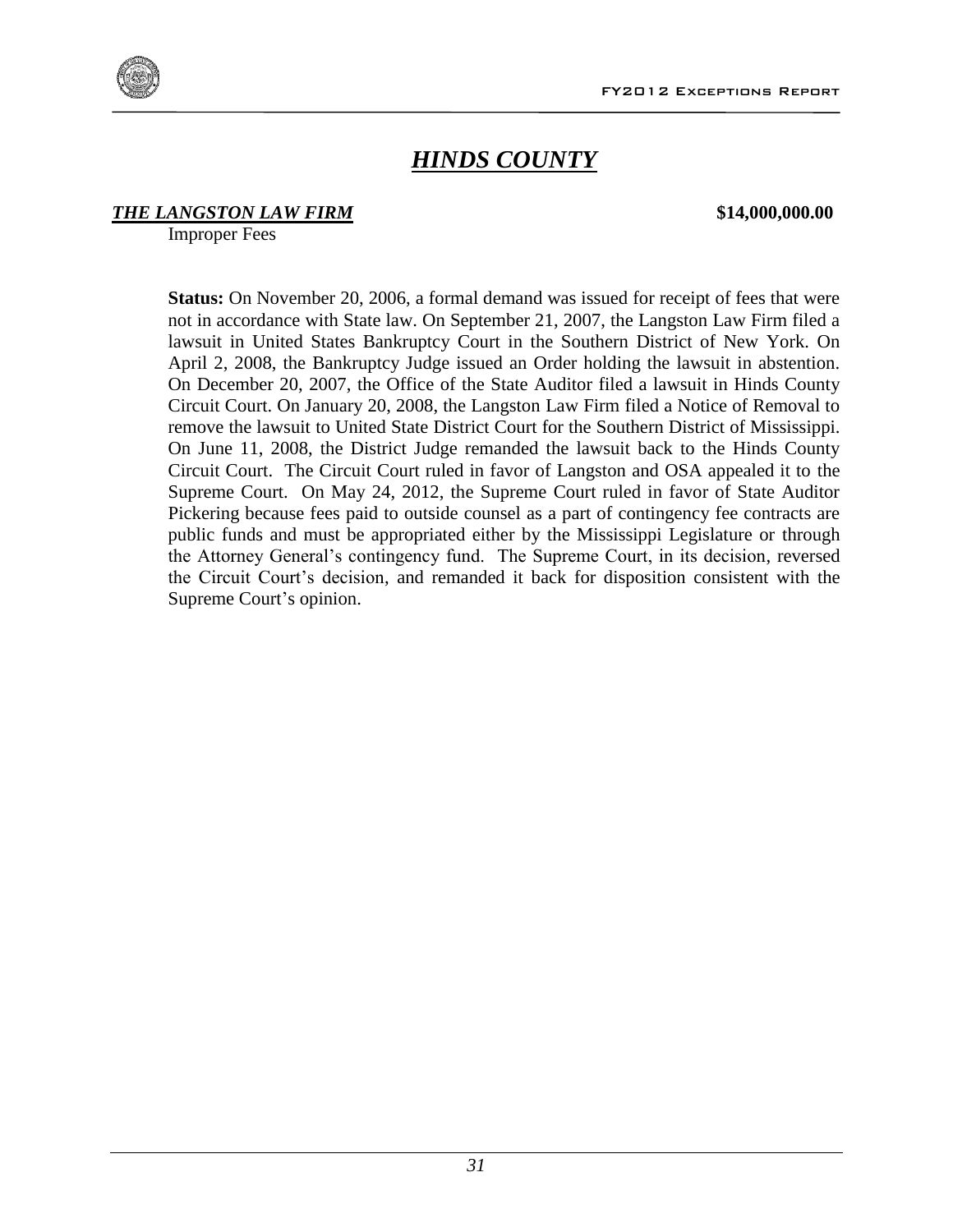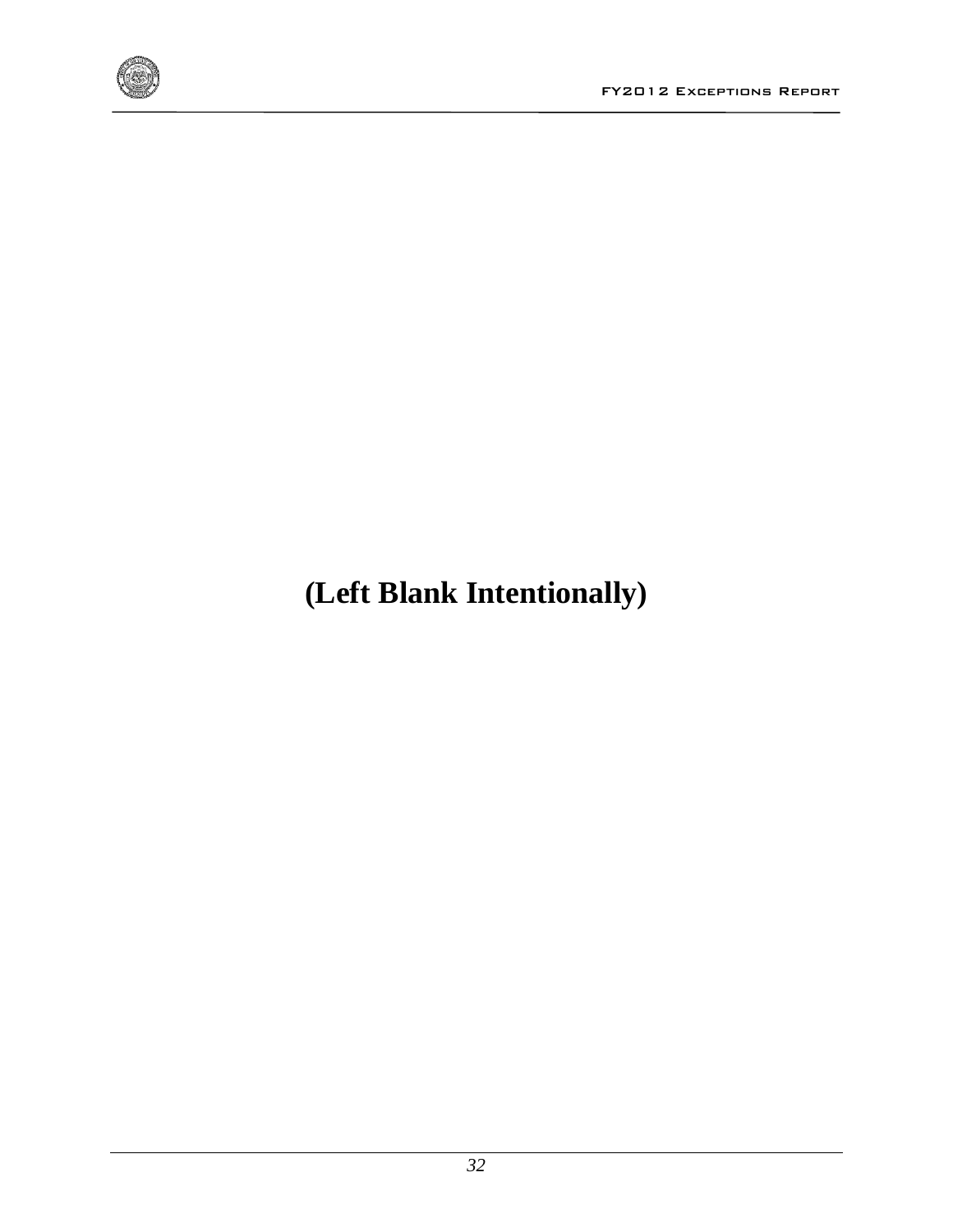





## **EXCEPTIONS TAKEN BY THE PROPERTY AUDIT DIVISION**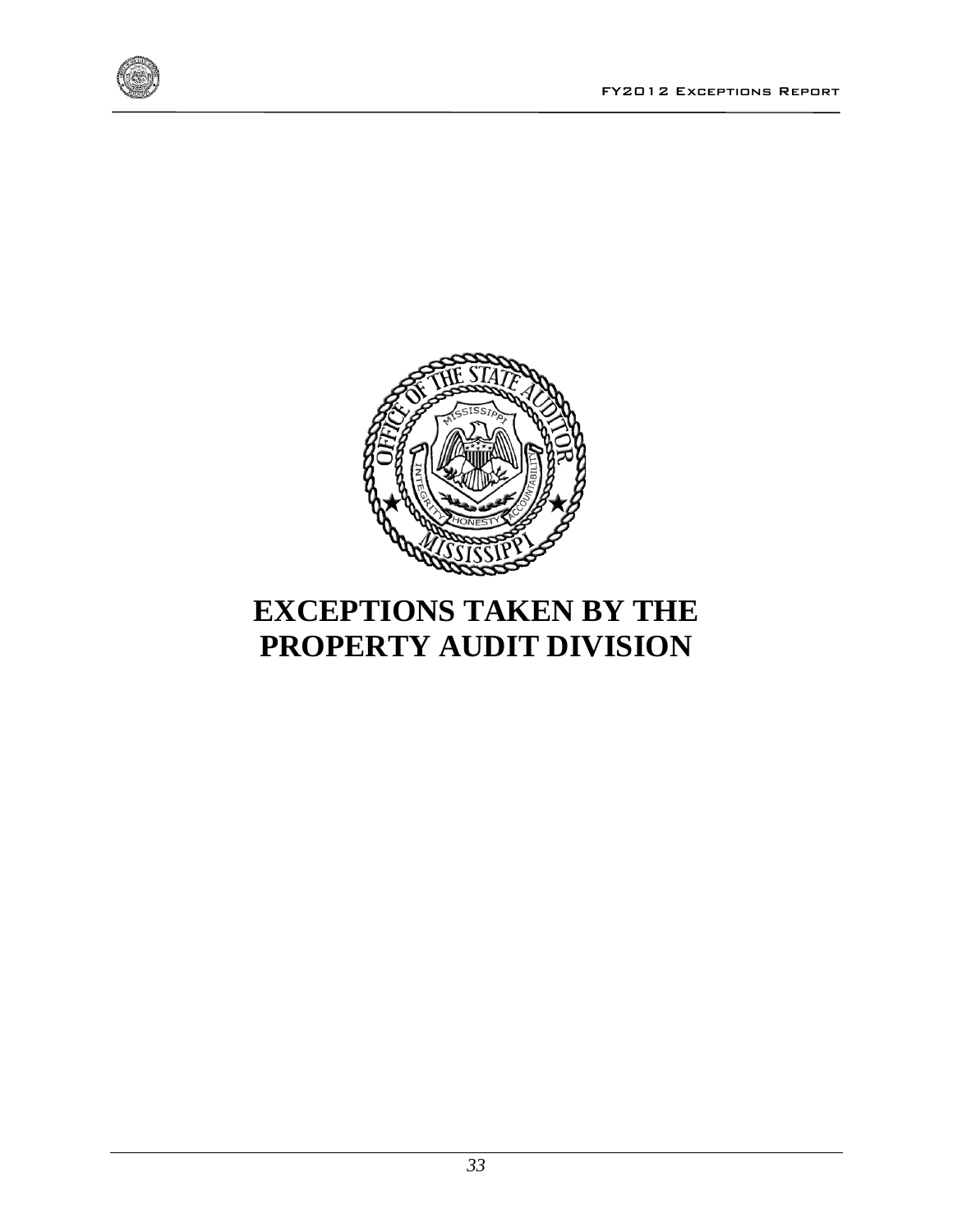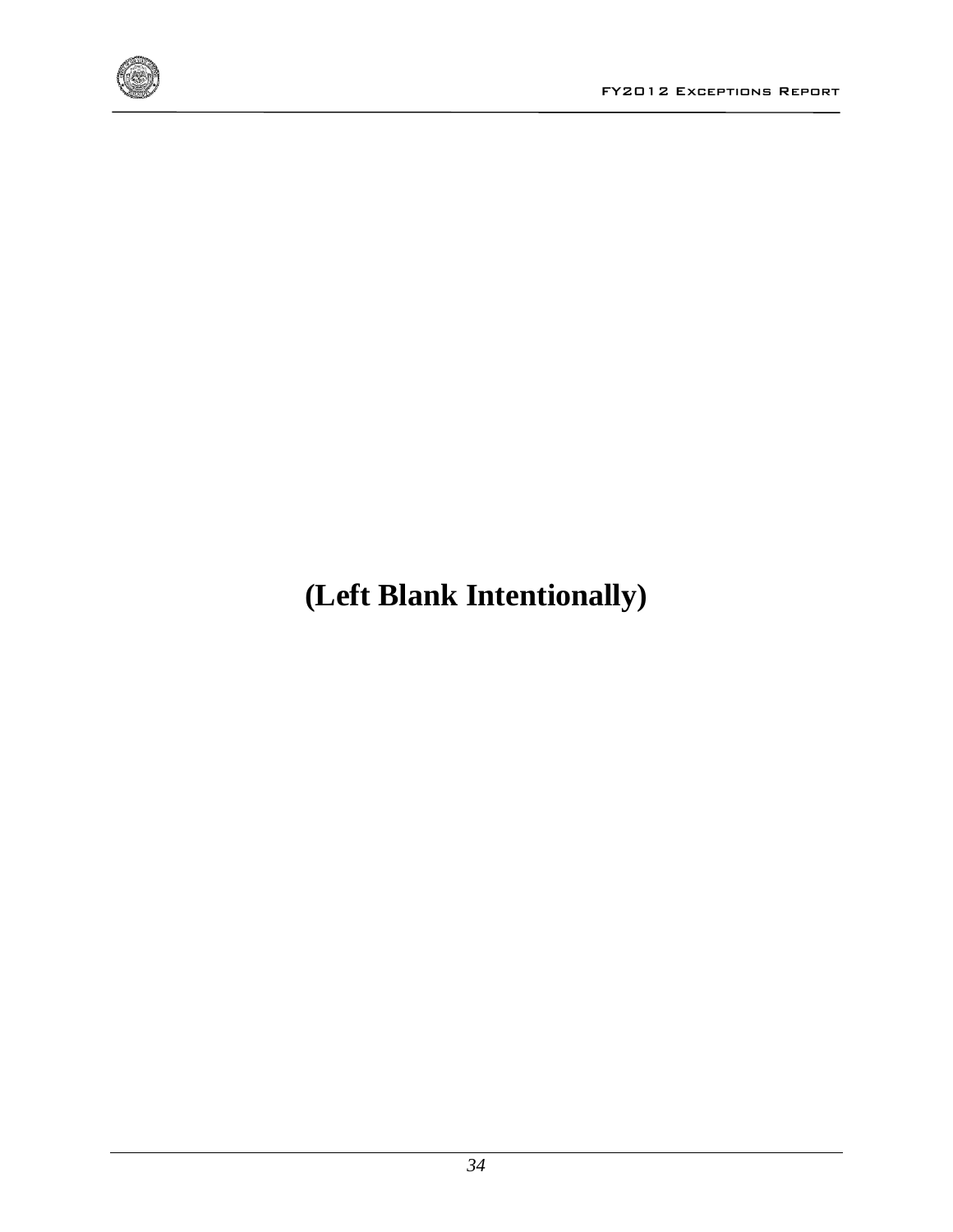

## *FORREST COUNTY*

### *MISSISSIPPI INSTITITUTIONS OF HIGHER LEARNING*

**University of Southern Mississippi**

| <b>Aramark</b>                                                     | \$53.91    |
|--------------------------------------------------------------------|------------|
| <b>USM Foundation</b>                                              | \$2,011.97 |
| <b>Repayment for Missing Equipment</b>                             |            |
| <b>Status:</b> Paid in full and settled to the appropriate entity. |            |
| <u>HINDS COUNTY</u>                                                |            |
| <b>MISSISSIPPI DEPARTMENT OF EDUCATION</b>                         |            |
| <b>Jan Guyse</b>                                                   | \$17.64    |
| <b>James Murphy</b>                                                | \$77.46    |
| <b>Terry Sherry</b>                                                | \$14.99    |
| <b>Repayment for Missing Equipment</b>                             |            |
| <b>Status:</b> Paid in full and settled to the appropriate entity. |            |
| MISSISSIPPI DEPARTMENT OF HEALTH                                   |            |
| <b>Tracy Byas</b>                                                  | \$9.90     |
| <b>Gina Kirkwood</b>                                               | \$3.00     |
| <b>Jayson Moak</b>                                                 | \$99.99    |
| <b>Kevin Pearson</b>                                               | \$6.81     |
| <b>Sandra Randall</b>                                              | \$11.60    |
| Joe Schilling, Jr.                                                 | \$3.00     |
| <b>Harold Traylor</b>                                              | \$5.15     |
| John Woods, Jr.                                                    | \$.30      |
| <b>Repayment for Missing Equipment</b>                             |            |
| <b>Status:</b> Paid in full and settled to the appropriate entity. |            |
| <b>MISSISSIPPI DEPARTMENT OF HUMAN SERVICES</b>                    |            |
| <b>Gwendolyn Bass</b>                                              | \$74.67    |
| <b>Queen Ester Coleman</b>                                         | \$114.75   |
| <b>Heather Corley</b>                                              | \$70.00    |
| <b>Tiffany Garmon</b>                                              | \$111.20   |
| <b>Amy Lewis</b>                                                   | \$139.99   |
| <b>Camlellia Shavers</b>                                           | \$74.67    |
| <b>Repayment for Missing Equipment</b>                             |            |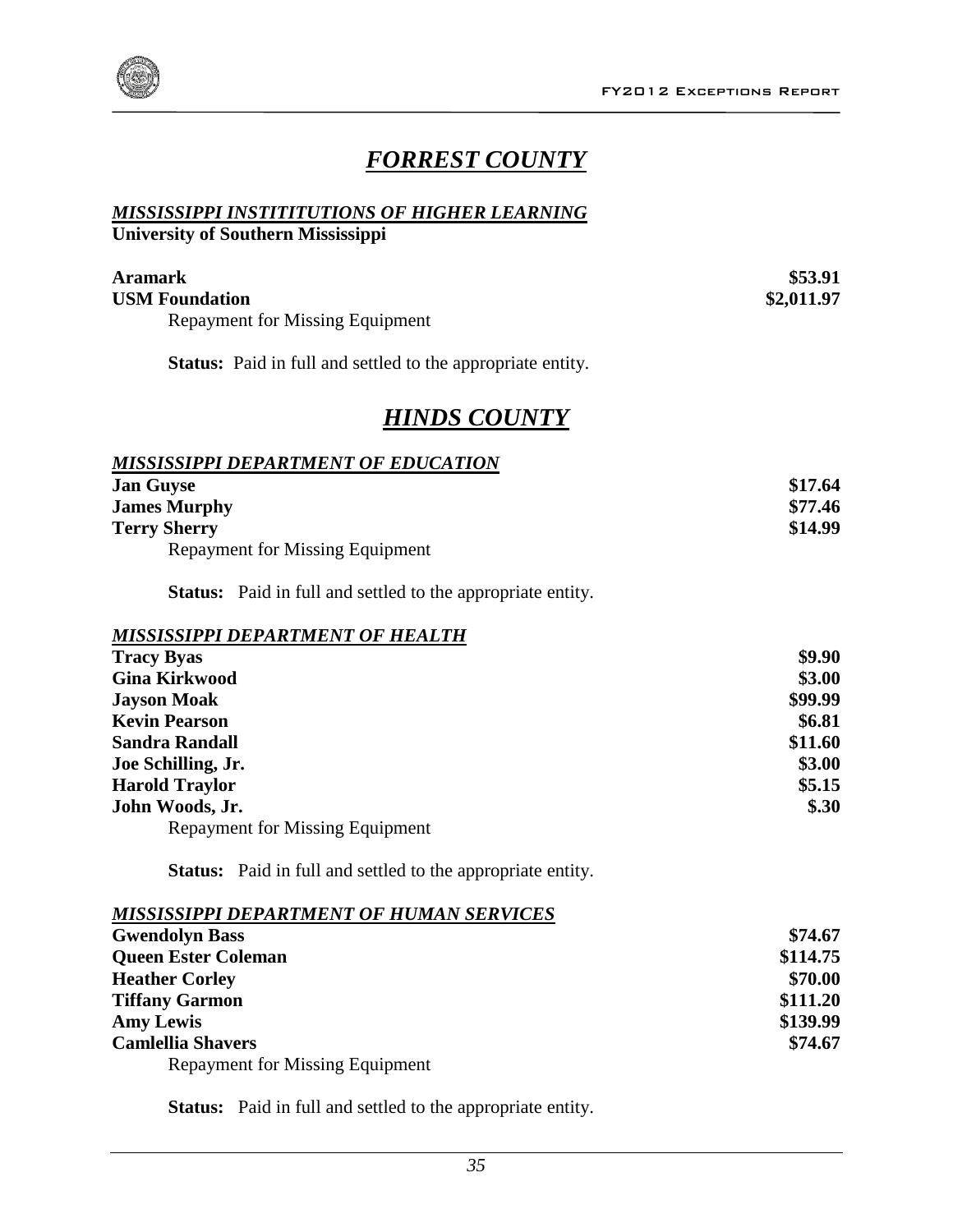

### *HINDS COUNTY, cont.*

### *MISSISSIPPI DEPARTMENT OF PUBLIC SAFETY* **Gerondrick Cole \$89.00 Johnny Delaney \$1.00 Tammy Hall** \$3.29 Repayment for Missing Equipment **Status:** Paid in full and settled to the appropriate entity. *MISSISSIPPI DEPARTMENT OF WILDLIFE, FISHERIES & PARKS* **Clark Adams \$1.19 Donna Hollis \$3.90 Kay Nix \$4.80** Repayment for Missing Equipment **Status:** Paid in full and settled to the appropriate entity. *MISSISSIPPI DEVELOPMENT AUTHORITY* **Michael Armour \$140.00 Kathy Gelston \$45.82 John Henry Jackson \$86.67 Jon Mabry \$26.66 Stacey McEachern \$57.70**

**Jack Moody \$18.00** Repayment for Missing Equipment

**Status:** Paid in full and settled to the appropriate entity.

| MISSISSIPPI EMERGENCY MANAGEMENT AGENCY |        |
|-----------------------------------------|--------|
| <b>James McDaniel</b>                   | \$8.00 |
| Repayment for Missing Equipment         |        |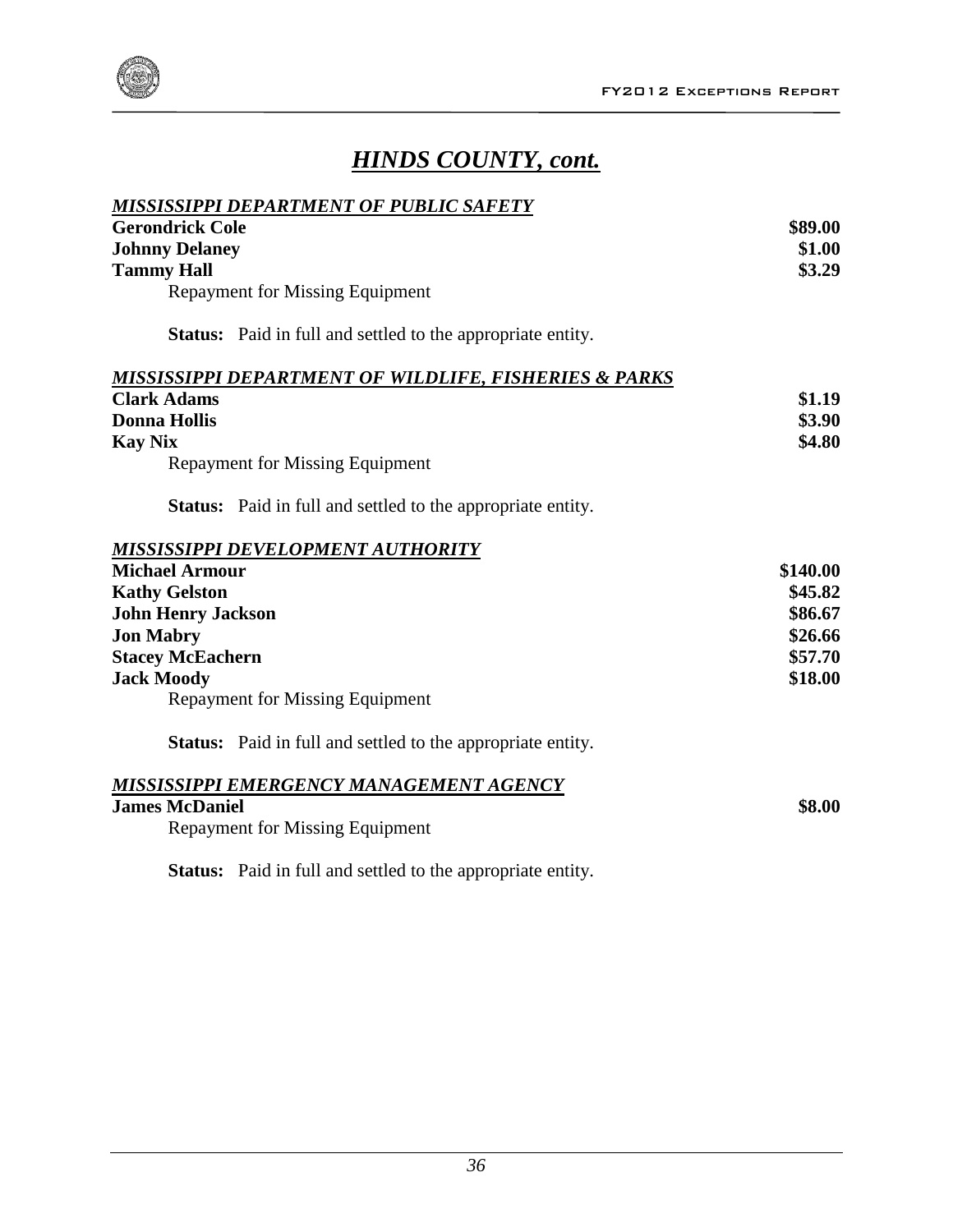

### *HINDS COUNTY, cont.*

#### *MISSISSIPPI INSTITITUTIONS OF HIGHER LEARNING*

**Jackson State University**

| <b>Farshad Amini</b>                   | \$266.79 |
|----------------------------------------|----------|
| Dr. Loria Brown                        | \$34.82  |
| Dr. Himangshu Das                      | \$266.79 |
| Danuta Leszcyynski                     | \$266.79 |
| Lin Li                                 | \$533.58 |
| <b>Yadong Li</b>                       | \$266.79 |
| <b>Mahmoud Manzoul</b>                 | \$1.94   |
| Dr. Johnnie Mills                      | \$319.93 |
| Dr. Loretta Moore                      | \$15.38  |
| <b>Sunny Multimedia</b>                | \$81.17  |
| <b>Feng Wang</b>                       | \$266.79 |
| <b>Repayment for Missing Equipment</b> |          |

**Status:** Paid in full and settled to the appropriate entity.

#### *MISSISSIPPI INSTITITUTIONS OF HIGHER LEARNING* **University of Mississippi Medical Center**

#### **UMCC Foundation \$10,864.66**

Repayment for Missing Equipment

**Status:** Paid in full and settled to the appropriate entity.

### *LAFAYETTE COUNTY*

#### *MISSISSIPPI INSTITITUTIONS OF HIGHER LEARNING*

**University of Mississippi**

### **UM Foundation \$83.50 UMAA Foundation \$907.37** Repayment for Missing Equipment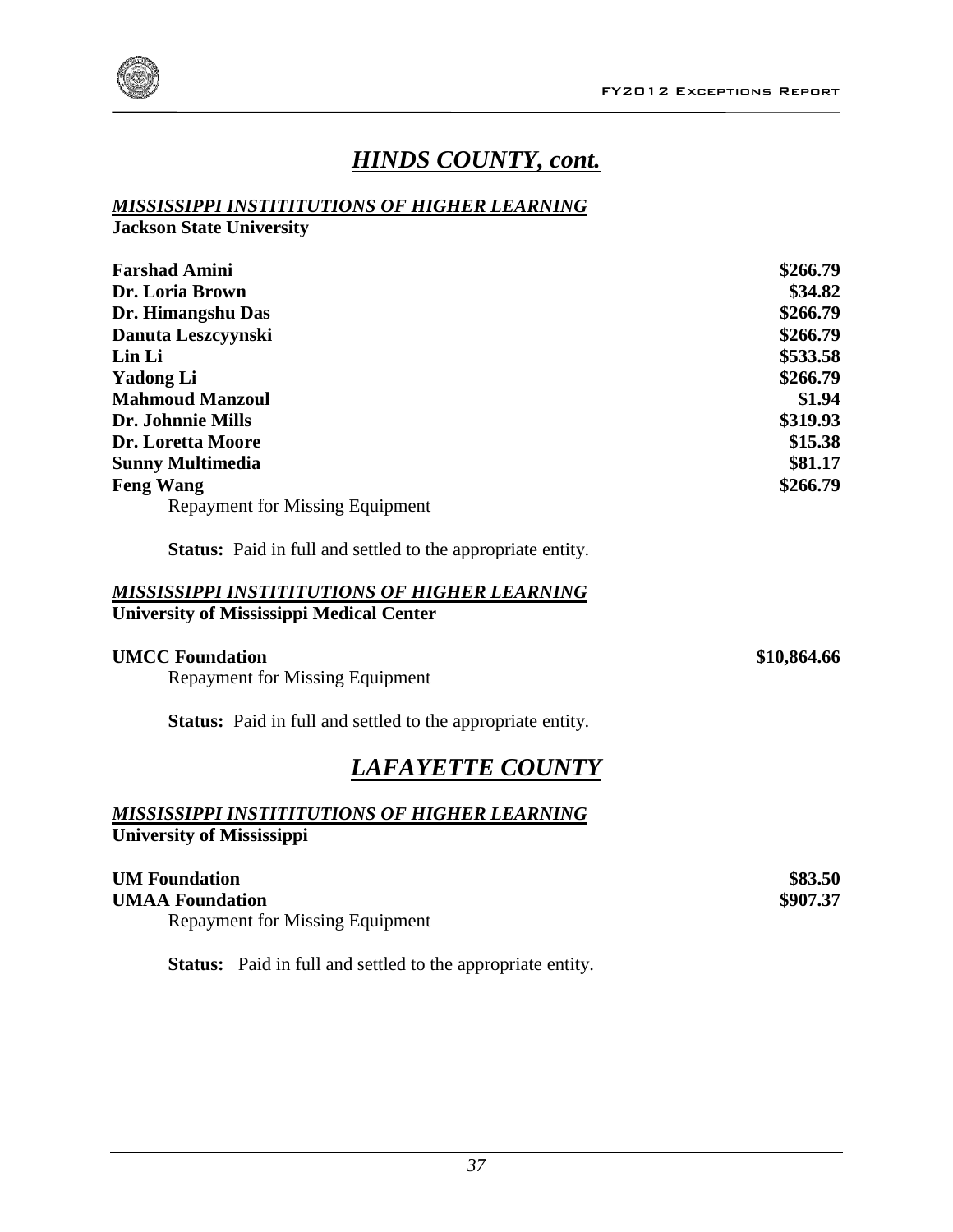

## *LEFLORE COUNTY*

### *MISSISSIPPI INSTITITUTIONS OF HIGHER LEARNING*

**Mississippi Valley State University**

| <b>Lamar Moore</b><br><b>Tommy Verdell</b>                         | \$261.99<br>\$9.00 |
|--------------------------------------------------------------------|--------------------|
| <b>Repayment for Missing Equipment</b>                             |                    |
| <b>Status:</b> Paid in full and settled to the appropriate entity. |                    |
| <b>RANKIN COUNTY</b>                                               |                    |
| <b>MISSISSIPPI BOARD OF NURSING</b>                                |                    |
| <b>Isiodore Graham</b><br><b>Repayment for Missing Equipment</b>   | \$112.40           |
| <b>Status:</b> Paid in full and settled to the appropriate entity. |                    |
| <b>SUNFLOWER COUNTY</b>                                            |                    |
| MISSISSIPPI DEPARTMENT OF CORRECTIONS                              |                    |
| <b>Tony Hewitt</b>                                                 | \$16.05            |
| <b>Harold Malone</b>                                               | \$15.30            |

**Brenda Mosley \$7.35**<br> **MAPC** \$83.97 **MAPC \$83.97** Repayment for Missing Equipment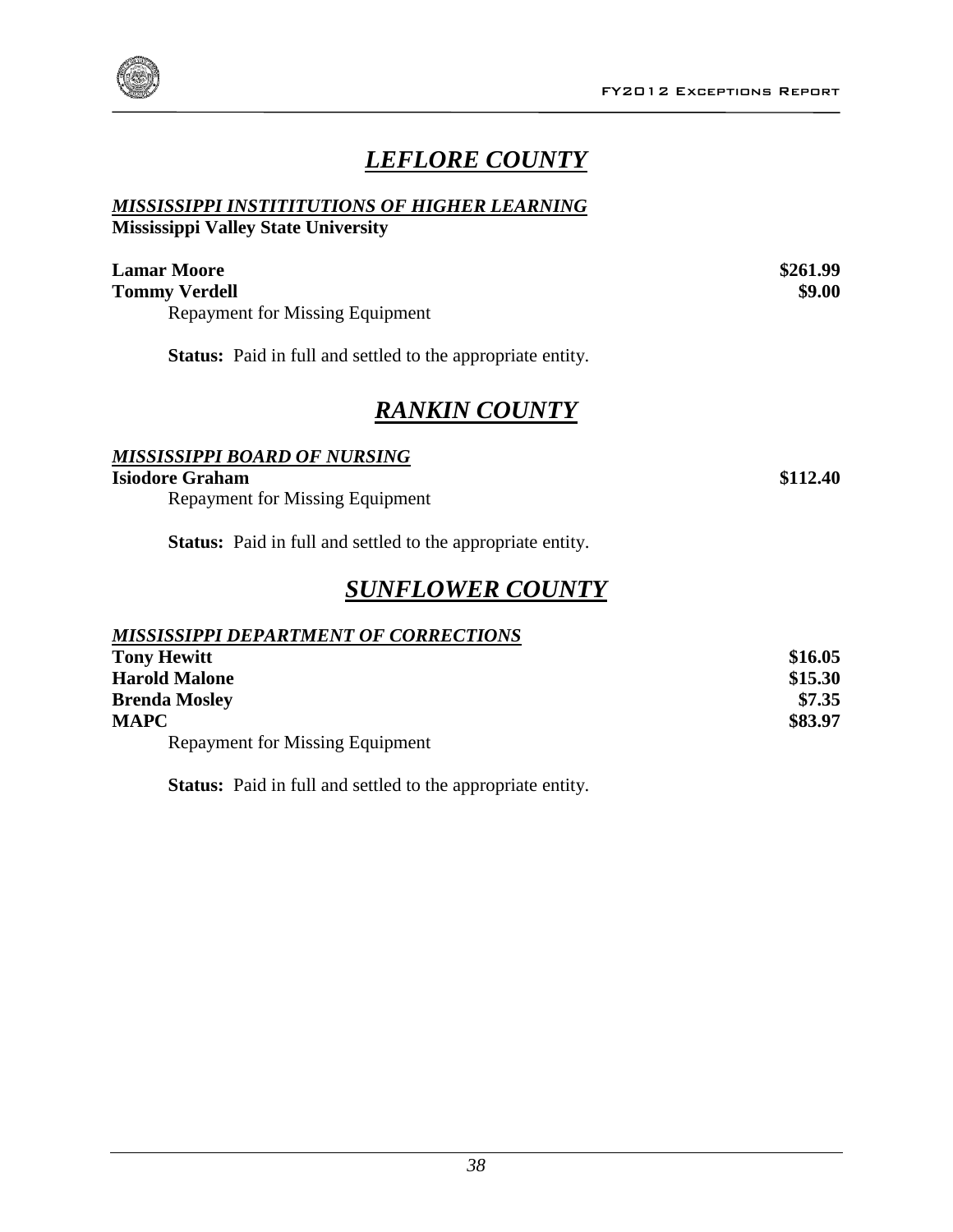



## **INDEX BY COUNTY**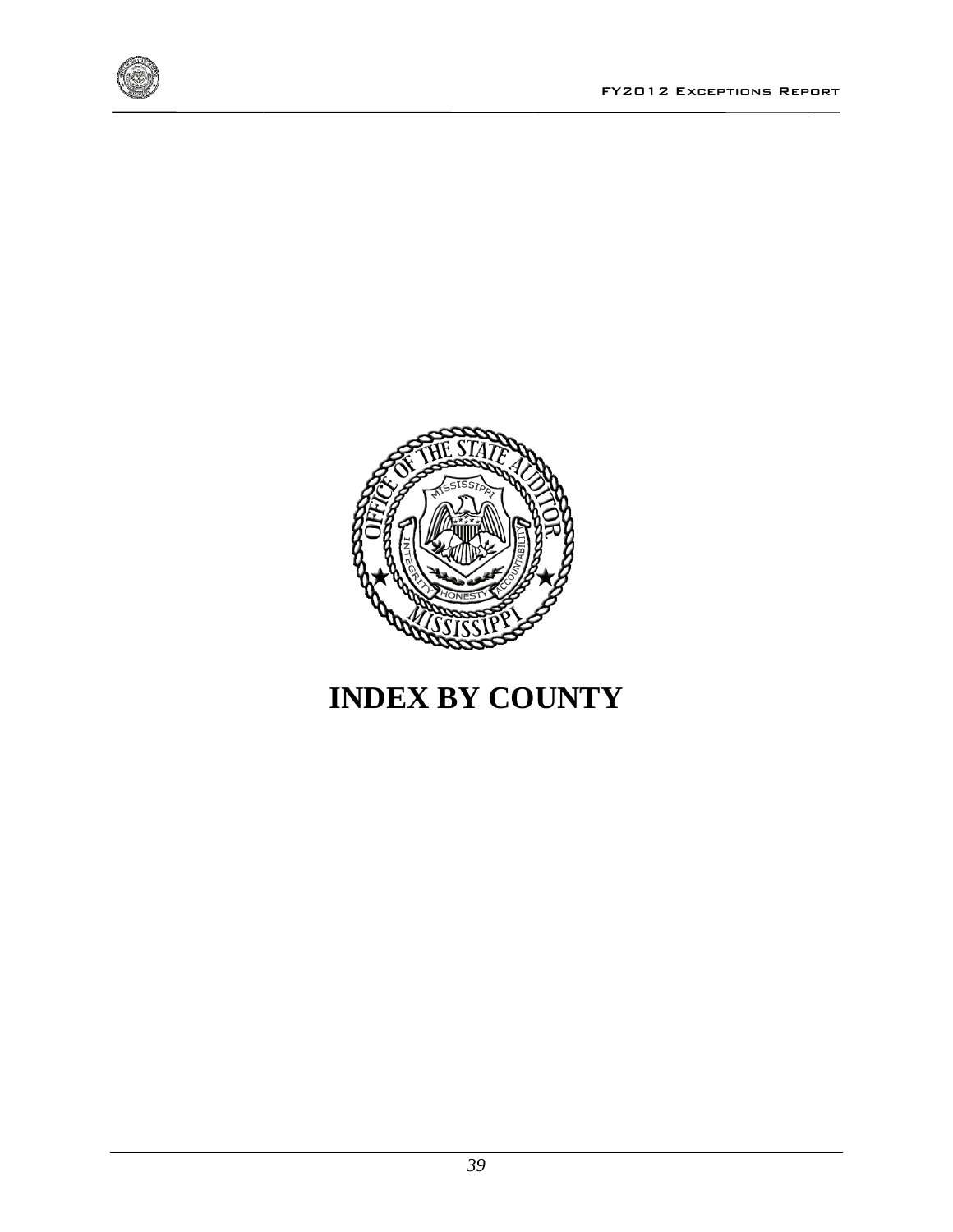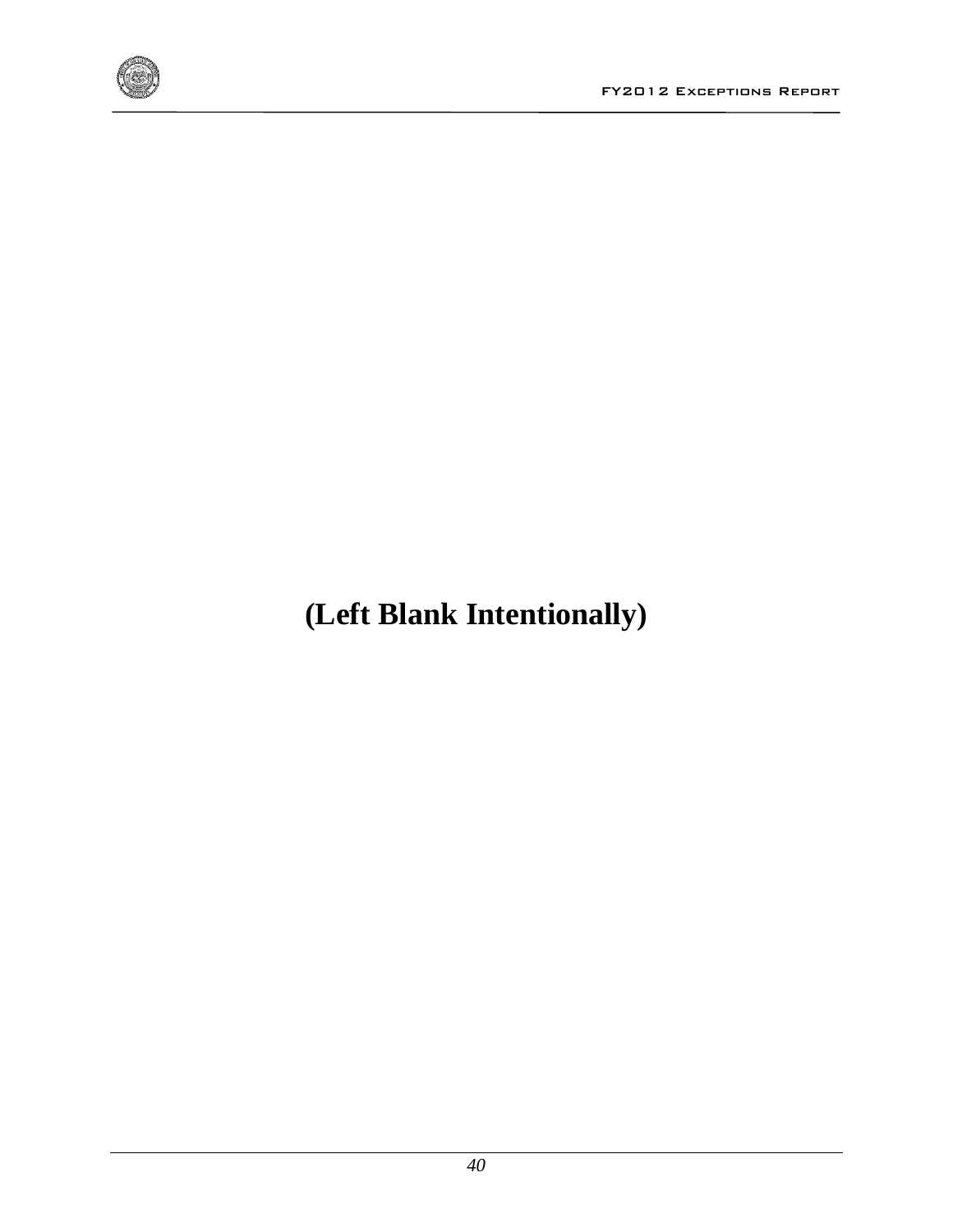



| Adams None            |  |
|-----------------------|--|
|                       |  |
| Amite  None           |  |
| Attala  None          |  |
| Benton  None          |  |
|                       |  |
|                       |  |
| Carroll  None         |  |
| Chickasaw  None       |  |
| Choctaw  None         |  |
| Claiborne  16         |  |
| Clarke  None          |  |
| Clay  None            |  |
| Coahoma None          |  |
| Copiah  None          |  |
|                       |  |
|                       |  |
|                       |  |
| Franklin  17          |  |
| George  None          |  |
| Greene  17-18         |  |
| Grenada  18           |  |
| Hancock None          |  |
| Harrison 19           |  |
| Hinds  19-20,31,35-37 |  |
| Holmes  None          |  |
| Humphreys  None       |  |
| Issaquena  None       |  |
|                       |  |
|                       |  |
| Jasper None           |  |
|                       |  |

| Jefferson Davis None |  |
|----------------------|--|
|                      |  |
| Kemper21             |  |
| Lafayette 37         |  |
| Lamar None           |  |
| Lauderdale 22        |  |
| Lawrence22           |  |
|                      |  |
| Lee None             |  |
|                      |  |
|                      |  |
| LowndesNone          |  |
| Madison None         |  |
| MarionNone           |  |
| Marshall 23          |  |
| MonroeNone           |  |
| MontgomeryNone       |  |
| Neshoba None         |  |
| Newton23             |  |
| Noxubee 24           |  |
| Oktibbeha7           |  |
|                      |  |
| Pearl River 24       |  |
|                      |  |
| Pike None            |  |
| Pontotoc None        |  |
| PrentissNone         |  |
| Quitman None         |  |
| Rankin38             |  |
| Scott None           |  |
| Sharkey None         |  |
| Simpson None         |  |

| SmithNone         |  |
|-------------------|--|
| Stone None        |  |
| Sunflower38       |  |
| TallahatchieNone  |  |
| Tate None         |  |
|                   |  |
| Tishomingo  None  |  |
| Tunica None       |  |
|                   |  |
| WalthallNone      |  |
|                   |  |
| Washington  26-27 |  |
|                   |  |
| WebsterNone       |  |
| Wilkinson27       |  |
|                   |  |
|                   |  |
| Yalobusha None    |  |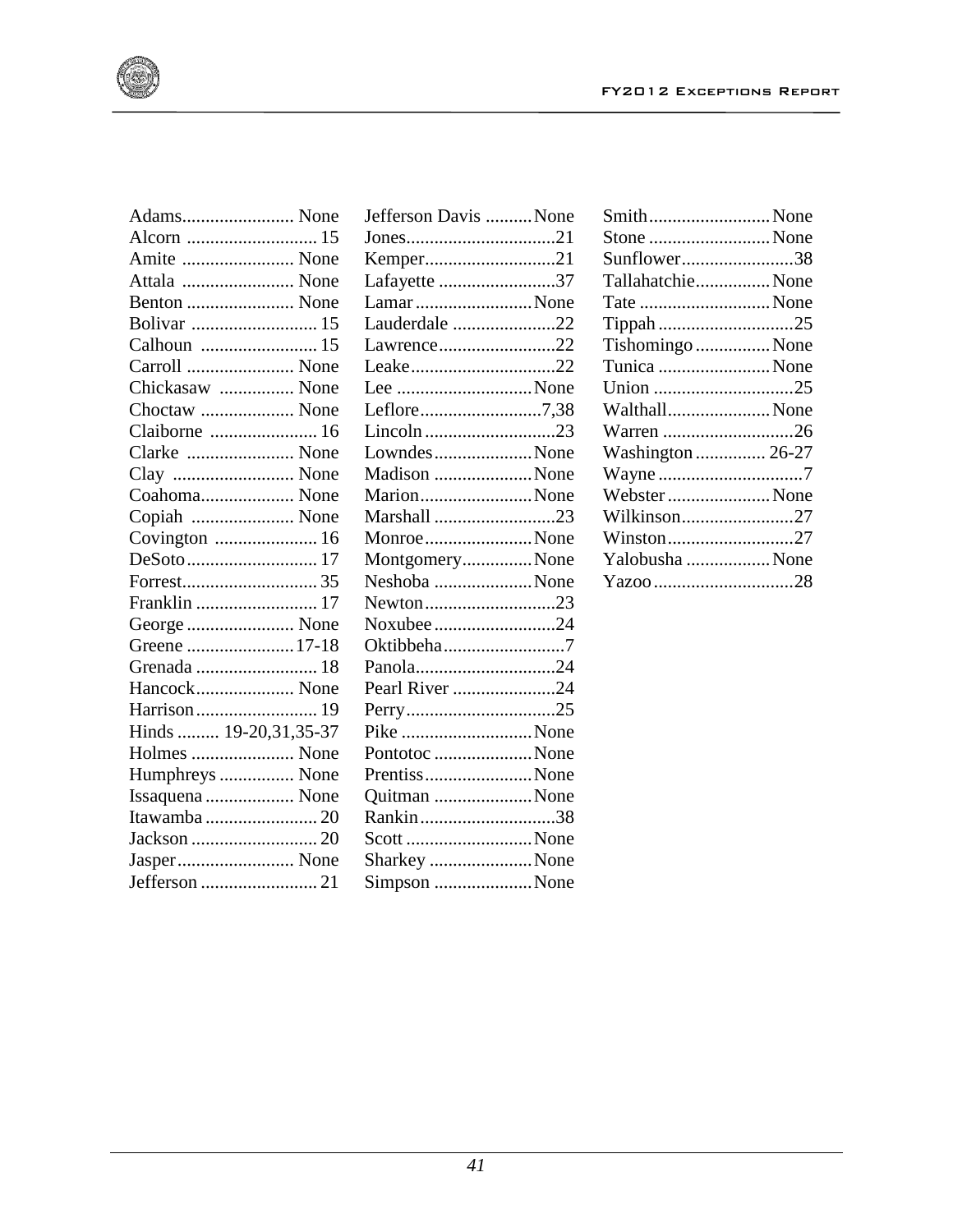